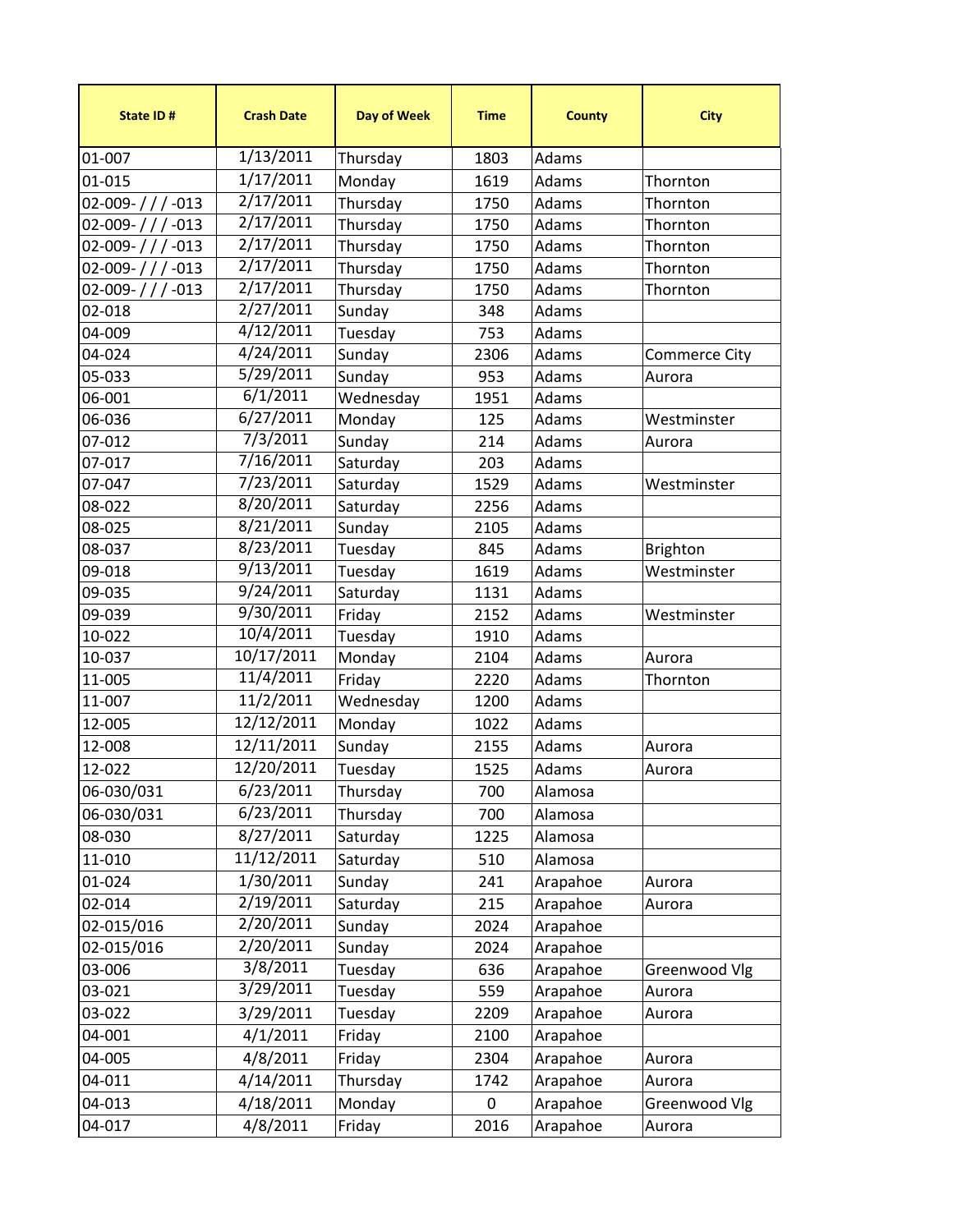| 05-037         | 5/31/2011  | Tuesday   | 1151 | Arapahoe       | Aurora         |
|----------------|------------|-----------|------|----------------|----------------|
| 05-045         | 5/30/2011  | Monday    | 120  | Arapahoe       | Littleton      |
| 06-002         | 6/2/2011   | Thursday  | 1456 | Arapahoe       |                |
| 06-015         | 6/9/2011   | Thursday  | 2052 | Arapahoe       | Aurora         |
| 06-020         | 6/27/2011  | Monday    | 1525 | Arapahoe       | Aurora         |
| 06-038         | 6/1/2011   | Wednesday | 2137 | Arapahoe       | Cherry Hills   |
| 07-041         | 7/31/2011  | Sunday    | 200  | Arapahoe       | Aurora         |
| 07-044         | 7/28/2011  | Thursday  | 1939 | Arapahoe       | Centennial     |
| 08-014         | 8/15/2011  | Monday    | 37   | Arapahoe       | Aurora         |
| 08-026         | 8/23/2011  | Tuesday   | 205  | Arapahoe       | Aurora         |
| 11-018         | 11/19/2011 | Saturday  | 1203 | Arapahoe       |                |
| 11-023         | 11/26/2011 | Saturday  | 56   | Arapahoe       | Aurora         |
| 12-001         | 12/3/2011  | Saturday  | 1956 | Arapahoe       | Aurora         |
| 12-015         | 12/15/2011 | Thursday  | 1951 | Arapahoe       | Aurora         |
| 12-019         | 12/19/2011 | Monday    | 1235 | Arapahoe       |                |
| 05-006         | 5/5/2011   | Thursday  | 650  | Archuleta      |                |
| 09-012         | 9/8/2011   | Thursday  | 1610 | Archuleta      |                |
| 11-033         | 11/27/2011 | Sunday    | 709  | Archuleta      | Pagosa Spgs    |
| 04-006         | 4/9/2011   | Saturday  | 1610 | Baca           |                |
| 09-009         | 9/10/2011  | Saturday  | 1340 | Baca           |                |
| 01-008         | 1/8/2011   | Saturday  | 2148 | Boulder        |                |
| 01-021         | 1/25/2011  | Tuesday   | 633  | Boulder        | Louisville     |
| 02-005         | 2/4/2011   | Friday    | 1835 | Boulder        | <b>Boulder</b> |
| 03-004         | 3/5/2011   | Saturday  | 1834 | Boulder        | Boulder        |
| 03-007         | 3/13/2011  | Sunday    | 1215 | Boulder        |                |
| 05-028         | 5/31/2011  | Tuesday   | 1410 | Boulder        |                |
| 06-018         | 6/17/2011  | Friday    | 1200 | Boulder        |                |
| 06-035         | 6/25/2011  | Saturday  | 1833 | Boulder        |                |
| 06-047         | 6/9/2011   | Thursday  | 2128 | Boulder        | Longmont       |
| 07-009         | 7/11/2011  | Monday    | 1055 | <b>Boulder</b> |                |
| 07-010         | 7/9/2011   | Saturday  | 1400 | Boulder        |                |
| 07-039         | 7/30/2011  | Saturday  | 355  | Boulder        |                |
| 07-045         | 7/10/2011  | Sunday    | 1741 | Boulder        | Longmont       |
| 09-027         | 9/14/2011  | Wednesday | 1923 | Boulder        | Boulder        |
| 10-002         | 10/1/2011  | Saturday  | 1512 | Boulder        |                |
| 10-049         | 10/12/2011 | Wednesday | 1925 | Boulder        | Boulder        |
| 12-014         | 12/14/2011 | Wednesday | 1614 | Boulder        |                |
| 02-017         | 2/23/2011  | Wednesday | 911  | Broomfield     | Broomfield     |
| 05-002/003/043 | 5/4/2011   | Wednesday | 1618 | Chaffee        |                |
| 05-002/003/043 | 5/4/2011   | Wednesday | 1618 | Chaffee        |                |
| 05-002/003/043 | 5/4/2011   | Wednesday | 1618 | Chaffee        |                |
| 06-017         | 6/12/2011  | Sunday    | 235  | Chaffee        |                |
| 07-024         | 7/16/2011  | Saturday  | 1305 | Chaffee        |                |
| 07-048         | 7/31/2011  | Sunday    | 1915 | Chaffee        | Salida         |
| 10-014         | 10/8/2011  | Saturday  | 940  | Chaffee        |                |
| 01-003         | 1/7/2011   | Friday    | 1501 | Cheyenne       |                |
| 07-022         | 7/17/2011  | Sunday    | 100  | Cheyenne       |                |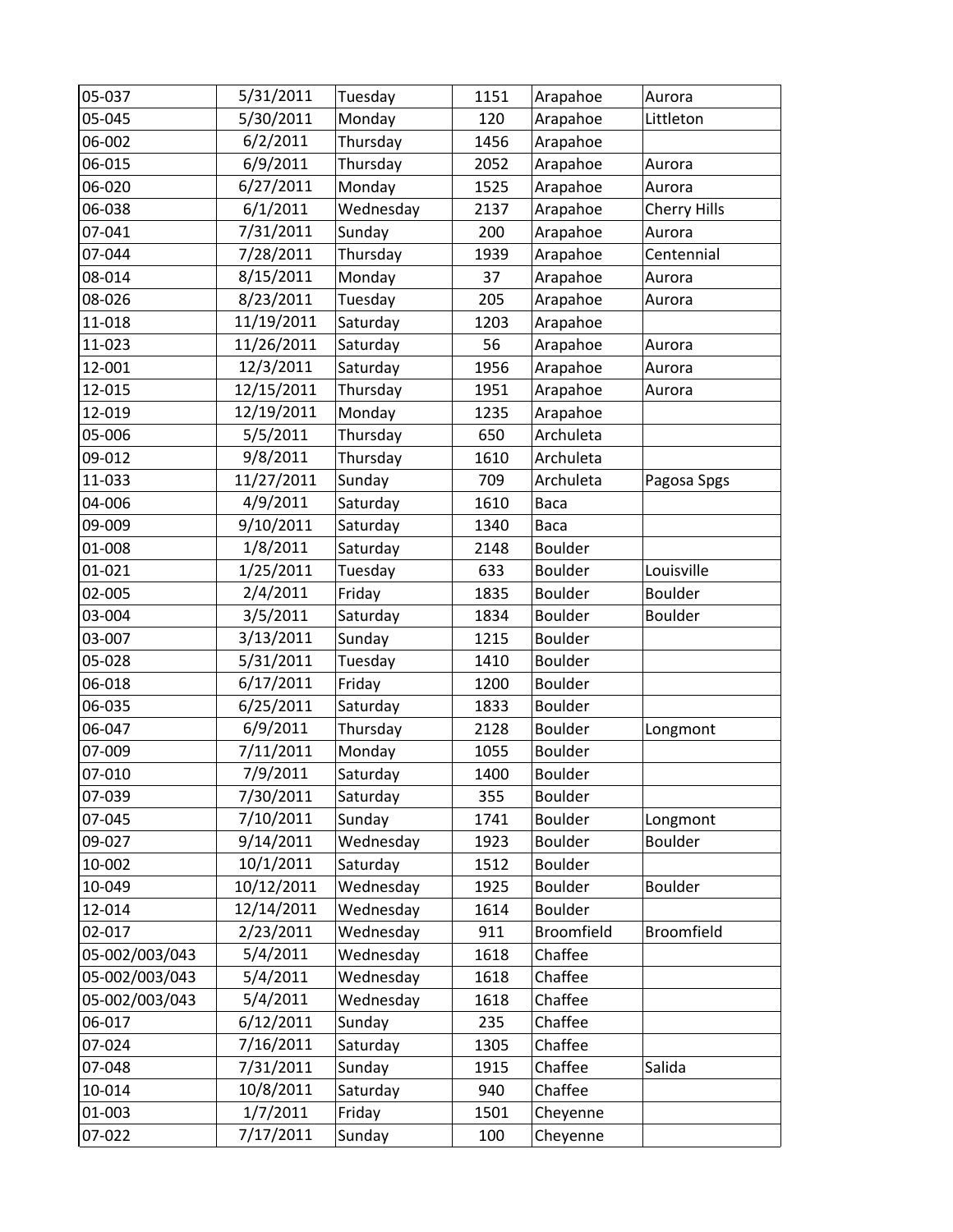| 10-026 /// 031 | 10/13/2011 | Thursday | 730  | Cheyenne           |        |
|----------------|------------|----------|------|--------------------|--------|
| 10-026 /// 031 | 10/13/2011 | Thursday | 730  | Cheyenne           |        |
| 10-026 /// 031 | 10/13/2011 | Thursday | 730  | Cheyenne           |        |
| 10-026 /// 031 | 10/13/2011 | Thursday | 730  | Cheyenne           |        |
| 10-026 /// 031 | 10/13/2011 | Thursday | 730  | Cheyenne           |        |
| 10-026 /// 031 | 10/13/2011 | Thursday | 730  | Cheyenne           |        |
| 05-010         | 5/9/2011   | Monday   | 800  | <b>Clear Creek</b> |        |
| 12-029         | 12/29/2011 | Thursday | 1050 | Clear Creek        |        |
| 08-032         | 8/27/2011  | Saturday | 1900 | Conejos            |        |
| 11-022         | 11/25/2011 | Friday   | 2338 | Conejos            |        |
| 05-013/014     | 5/9/2011   | Monday   | 1117 | Costilla           |        |
| 05-013/014     | 5/9/2011   | Monday   | 1117 | Costilla           |        |
| 06-007         | 6/4/2011   | Saturday | 1500 | Custer             |        |
| 03-017         | 3/24/2011  | Thursday | 948  | Delta              |        |
| 05-016         | 5/9/2011   | Monday   | 2040 | Delta              |        |
| 06-022         | 6/18/2011  | Saturday | 1710 | Delta              |        |
| 10-009         | 10/4/2011  | Tuesday  | 1345 | Delta              |        |
| 11-016/017     | 11/18/2011 | Friday   | 1745 | Delta              |        |
| 11-016/017     | 11/18/2011 | Friday   | 1745 | Delta              |        |
| 01-004         | 1/7/2011   | Friday   | 2215 | Denver             | Denver |
| 01-018         | 1/22/2011  | Saturday | 2332 | Denver             | Denver |
| 02-021         | 2/26/2011  | Saturday | 2240 | Denver             | Denver |
| 03-012         | 3/15/2011  | Tuesday  | 1840 | Denver             | Denver |
| 03-019         | 3/27/2011  | Sunday   | 120  | Denver             | Denver |
| 05-012         | 5/8/2011   | Sunday   | 2220 | Denver             | Denver |
| 05-019         | 5/14/2011  | Saturday | 2341 | Denver             | Denver |
| 05-024         | 5/16/2011  | Monday   | 517  | Denver             | Denver |
| 05-034         | 5/29/2011  | Sunday   | 2047 | Denver             | Denver |
| 05-035         | 5/29/2011  | Sunday   | 2335 | Denver             | Denver |
| 06-003/004/005 | 6/3/2011   | Friday   | 125  | Denver             | Denver |
| 06-003/004/005 | 6/3/2011   | Friday   | 125  | Denver             | Denver |
| 06-003/004/005 | 6/3/2011   | Friday   | 125  | Denver             | Denver |
| 06-009         | 6/5/2011   | Sunday   | 204  | Denver             | Denver |
| 06-037         | 6/26/2011  | Sunday   | 2049 | Denver             | Denver |
| 06-043         | 6/14/2011  | Tuesday  | 445  | Denver             | Denver |
| 07-007         | 7/5/2011   | Tuesday  | 1447 | Denver             | Denver |
| 07-008         | 7/9/2011   | Saturday | 512  | Denver             | Denver |
| 07-013         | 7/11/2011  | Monday   | 25   | Denver             | Denver |
| 07-033         | 7/19/2011  | Tuesday  | 2144 | Denver             | Denver |
| 09-002         | 9/2/2011   | Friday   | 2257 | Denver             | Denver |
| 09-017         | 9/11/2011  | Sunday   | 1947 | Denver             | Denver |
| 09-033         | 9/25/2011  | Sunday   | 332  | Denver             | Denver |
| 10-020         | 10/10/2011 | Monday   | 2320 | Denver             | Denver |
| 10-025         | 10/15/2011 | Saturday | 333  | Denver             | Denver |
| 10-042         | 10/22/2011 | Saturday | 431  | Denver             | Denver |
| 11-002         | 11/1/2011  | Tuesday  | 2128 | Denver             | Denver |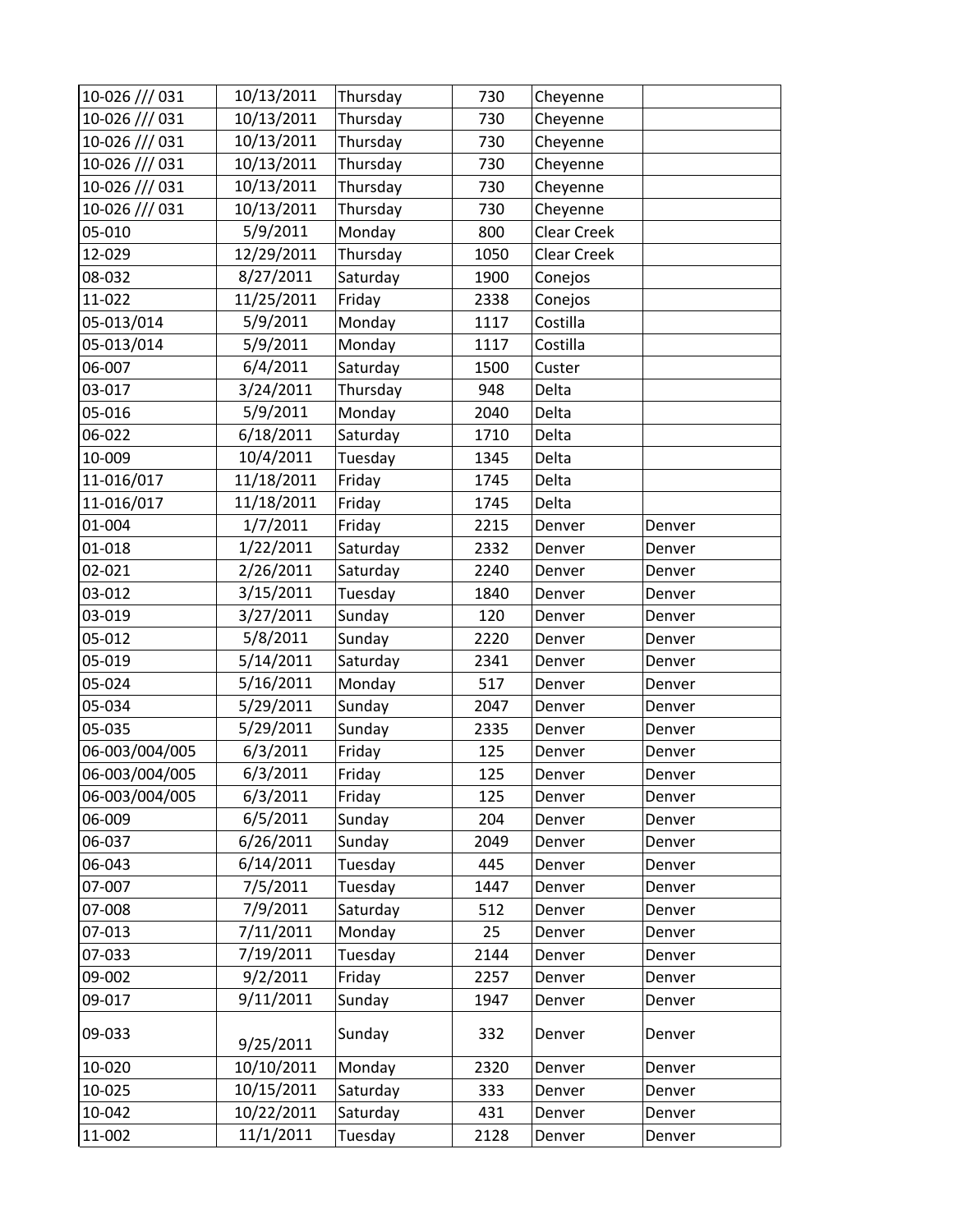| 11-019     | 11/12/2011 | Saturday  | 915  | Denver  | Denver                 |
|------------|------------|-----------|------|---------|------------------------|
| 11-021     | 11/25/2011 | Friday    | 1839 | Denver  | Denver                 |
| 11-024     | 11/30/2011 | Wednesday | 1644 | Denver  | Denver                 |
| 11-025     | 11/26/2011 | Saturday  | 943  | Denver  | Denver                 |
| 11-028     | 11/30/2011 | Wednesday | 1714 | Denver  | Denver                 |
| 12-024     | 12/23/2011 | Friday    | 30   | Denver  | Denver                 |
| 01-019/020 | 1/24/2011  | Monday    | 1610 | Douglas |                        |
| 01-019/020 | 1/24/2011  | Monday    | 1610 | Douglas |                        |
| 02-022     | 2/17/2011  | Thursday  | 1155 | Douglas | <b>Highlands Ranch</b> |
| 03-029     | 3/28/2011  | Monday    | 2245 | Douglas | Lone Tree              |
| 04-010     | 4/12/2011  | Tuesday   | 2025 | Douglas |                        |
| 06-028     | 6/22/2011  | Wednesday | 2238 | Douglas | Lone Tree              |
| 09-005     | 9/7/2011   | Wednesday | 1235 | Douglas |                        |
| 09-022     | 9/16/2011  | Friday    | 527  | Douglas |                        |
| 10-043     | 10/19/2011 | Wednesday | 1610 | Douglas |                        |
| 11-026     | 11/27/2011 | Sunday    | 1334 | Douglas | Lone Tree              |
| 12-033     | 12/10/2011 | Saturday  | 2340 | Douglas |                        |
| 12-035     | 12/20/2011 | Tuesday   | 1551 | Douglas | Castle Rock            |
| 03-024     | 3/6/2011   | Sunday    | 150  | Eagle   | Vail                   |
| 09-001     | 9/2/2011   | Friday    | 510  | Eagle   |                        |
| 10-045     | 10/19/2011 | Wednesday | 2249 | Eagle   |                        |
| 12-025     | 12/24/2011 | Saturday  | 1558 | Eagle   |                        |
| 02-006     | 2/8/2011   | Tuesday   | 1522 | El Paso | Colorado Spgs          |
| 02-008     | 2/13/2011  | Sunday    | 120  | El Paso | Colorado Spgs          |
| 02-019     | 2/19/2011  | Saturday  | 2230 | El Paso | Colorado Spgs          |
| 02-020     | 2/20/2011  | Sunday    | 146  | El Paso | Colorado Spgs          |
| 03-001     | 3/1/2011   | Tuesday   | 754  | El Paso | Colorado Spgs          |
| 03-020     | 3/29/2011  | Tuesday   | 1936 | El Paso |                        |
| 03-026     | 3/6/2011   | Sunday    | 336  | El Paso | Colorado Spgs          |
| 04-004     | 4/2/2011   | Saturday  | 1519 | El Paso | Colorado Spgs          |
| 04-021     | 4/30/2011  | Saturday  | 1815 | El Paso |                        |
| 04-025     | 4/15/2011  | Friday    | 2304 | El Paso | Colorado Spgs          |
| 05-008     | 5/4/2011   | Wednesday | 1140 | El Paso |                        |
| 05-022     | 5/8/2011   | Sunday    | 1729 | El Paso | Colorado Spgs          |
| 05-032     | 5/27/2011  | Friday    | 2010 | El Paso |                        |
| 05-044     | 5/27/2011  | Friday    | 2201 | El Paso | Colorado Spgs          |
| 06-014     | 6/8/2011   | Wednesday | 1558 | El Paso |                        |
| 06-025     | 6/17/2011  | Friday    | 2040 | El Paso | Colorado Spgs          |
| 06-026     | 6/25/2011  | Saturday  | 103  | El Paso | Colorado Spgs          |
| 06-039     | 6/11/2011  | Saturday  | 1000 | El Paso |                        |
| 07-001     | 7/1/2011   | Friday    | 1630 | El Paso |                        |
| 07-019     | 7/16/2011  | Saturday  | 630  | El Paso |                        |
| 07-030     | 7/24/2011  | Sunday    | 2035 | El Paso |                        |
| 07-031     | 7/25/2011  | Monday    | 26   | El Paso |                        |
| 08-002     | 8/3/2011   | Wednesday | 1549 | El Paso |                        |
| 08-017     | 8/17/2011  | Wednesday | 1601 | El Paso | Colorado Spgs          |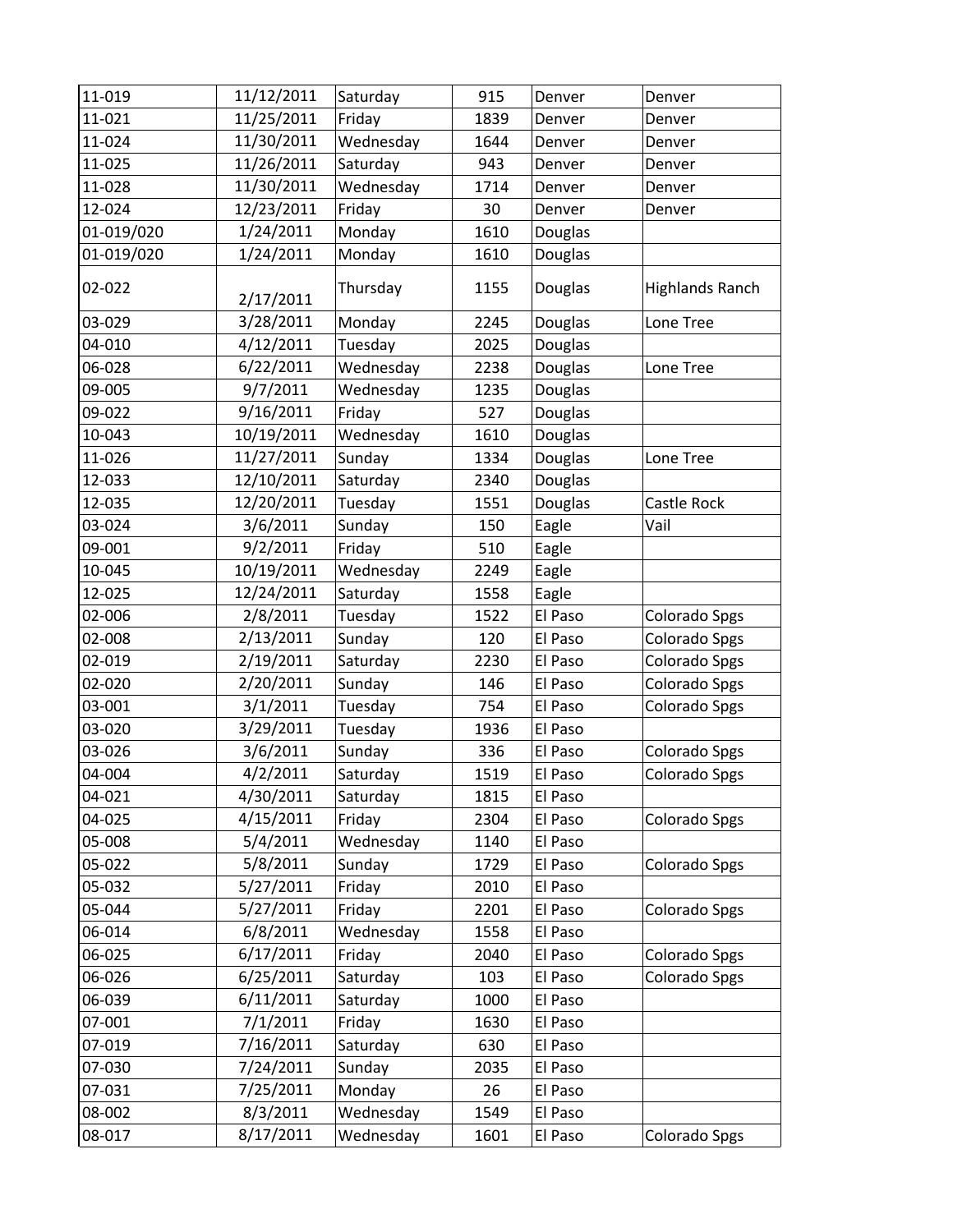| 08-018         | 8/18/2011  | Thursday  | 1617 | El Paso  | Colorado Spgs |
|----------------|------------|-----------|------|----------|---------------|
| 08-020         | 8/20/2011  | Saturday  | 643  | El Paso  |               |
| 08-038         | 8/17/2011  | Wednesday | 1114 | El Paso  | Colorado Spgs |
| 08-039         | 8/26/2011  | Friday    | 220  | El Paso  | Colorado Spgs |
| 08-041         | 8/25/2011  | Thursday  | 453  | El Paso  | Colorado Spgs |
| 09-015         | 9/13/2011  | Tuesday   | 1735 | El Paso  |               |
| 09-029/030/031 | 9/24/2011  | Saturday  | 51   | El Paso  |               |
| 09-029/030/031 | 9/24/2011  | Saturday  | 51   | El Paso  |               |
| 09-029/030/031 | 9/24/2011  | Saturday  | 51   | El Paso  |               |
| 09-036/037     | 9/29/2011  | Thursday  | 1601 | El Paso  | Colorado Spgs |
| 09-036/037     | 9/29/2011  | Thursday  | 1601 | El Paso  | Colorado Spgs |
| 10-003         | 10/1/2011  | Saturday  | 1550 | El Paso  |               |
| 10-004         | 10/20/2011 | Thursday  | 2111 | El Paso  | Colorado Spgs |
| 10-016         | 10/8/2011  | Saturday  | 2353 | El Paso  |               |
| 10-033         | 10/15/2011 | Saturday  | 1637 | El Paso  |               |
| 12-011         | 12/2/2011  | Friday    | 2255 | El Paso  |               |
| 12-013         | 12/30/2011 | Friday    | 1735 | El Paso  |               |
| 12-028         | 12/27/2011 | Tuesday   | 1645 | El Paso  |               |
| 12-034         | 12/15/2011 | Thursday  | 420  | El Paso  | Colorado Spgs |
| 09-014         | 9/13/2011  | Tuesday   | 1340 | Elbert   |               |
| 10-021         | 10/11/2011 | Tuesday   | 1400 | Elbert   |               |
| 12-007         | 12/11/2011 | Sunday    | 2030 | Elbert   |               |
| 01-001         | 1/2/2011   | Sunday    | 950  | Fremont  |               |
| 01-002         | 1/4/2011   | Tuesday   | 1814 | Fremont  |               |
| 01-022         | 1/28/2011  | Friday    | 858  | Fremont  |               |
| 03-018         | 3/30/2011  | Wednesday | 1720 | Fremont  | Canon City    |
| 06-019         | 6/17/2011  | Friday    | 1715 | Fremont  |               |
| 06-023         | 6/19/2011  | Sunday    | 35   | Fremont  |               |
| 11-032         | 11/10/2011 | Thursday  | 1947 | Fremont  | Canon City    |
| 12-016         | 12/16/2011 | Friday    | 2335 | Fremont  |               |
| 12-021         | 12/19/2011 | Monday    | 1759 | Fremont  |               |
| 03-011         | 3/19/2011  | Saturday  | 710  | Garfield |               |
| 06-041         | 6/29/2011  | Wednesday | 630  | Garfield |               |
| 06-044         | 6/21/2011  | Tuesday   | 1655 | Garfield |               |
| 07-032         | 7/25/2011  | Monday    | 446  | Garfield |               |
| 08-015         | 8/16/2011  | Tuesday   | 1317 | Garfield |               |
| 09-032         | 9/24/2011  | Saturday  | 1536 | Garfield | Silt          |
| 10-044         | 10/20/2011 | Thursday  | 2352 | Garfield |               |
| 10-013         | 10/8/2011  | Saturday  | 835  | Gilpin   |               |
| 07-020         | 7/16/2011  | Saturday  | 1700 | Grand    |               |
| 09-008         | 9/10/2011  | Saturday  | 1019 | Grand    |               |
| 07-002         | 7/1/2011   | Friday    | 1925 | Gunnison |               |
| 08-001         | 8/3/2011   | Wednesday | 925  | Gunnison |               |
| 09-006         | 9/9/2011   | Friday    | 1410 | Gunnison |               |
| 08-016         | 8/18/2011  | Thursday  | 1620 | Hinsdale |               |
| 01-025         | 1/31/2011  | Monday    | 1115 | Huerfano |               |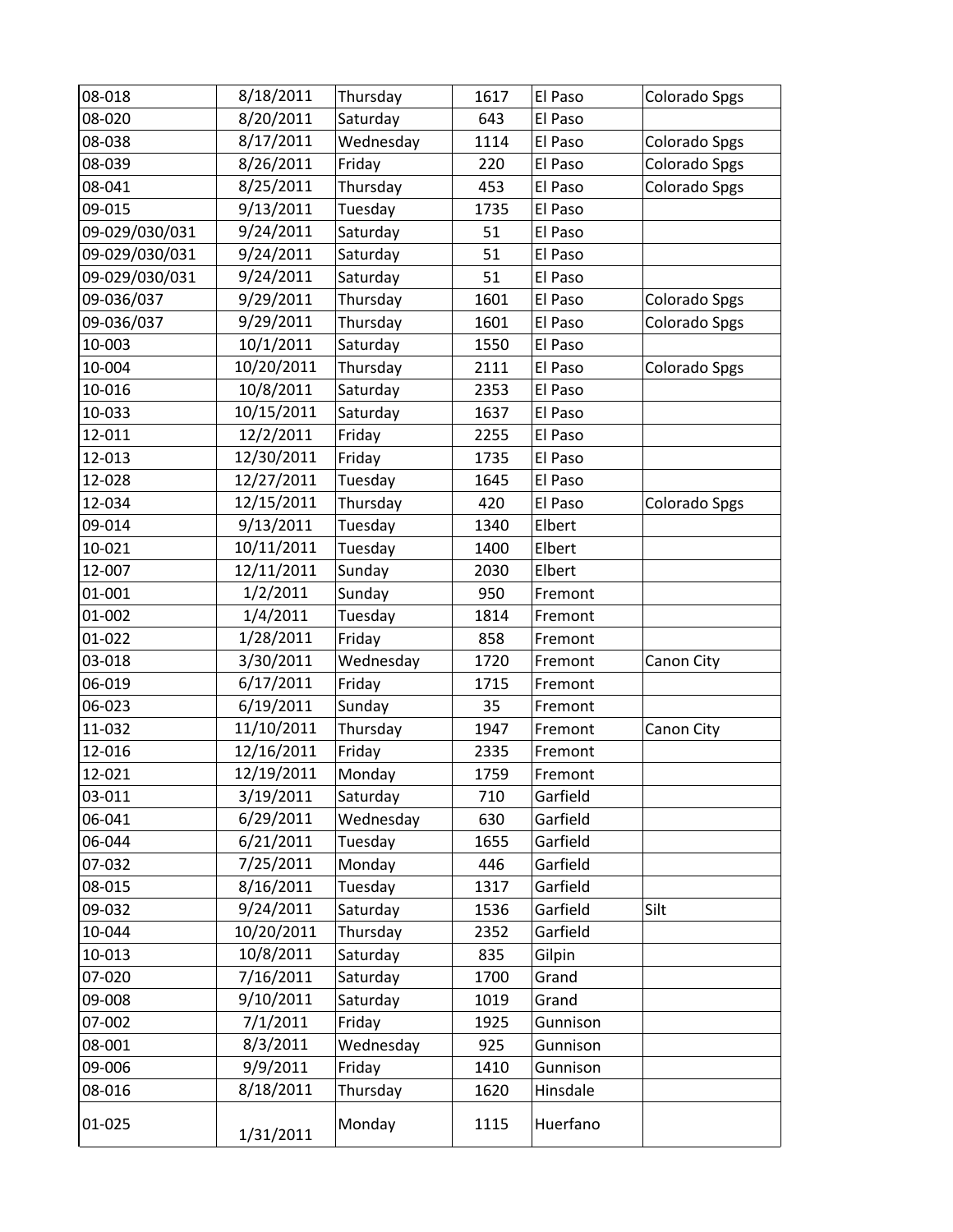| 07-026         | 7/21/2011  | Thursday  | 1034 | Huerfano          |                    |
|----------------|------------|-----------|------|-------------------|--------------------|
| 11-027         | 11/30/2011 | Wednesday | 1445 | Huerfano          |                    |
| 01-013         | 1/17/2011  | Monday    | 1745 | Jefferson         |                    |
| 01-014         | 1/18/2011  | Tuesday   | 1754 | Jefferson         | Arvada             |
| 02-002/003     | 2/5/2011   | Saturday  | 1430 | Jefferson         |                    |
| 02-002/003     | 2/5/2011   | Saturday  | 1430 | Jefferson         |                    |
| 03-023         | 3/19/2011  | Saturday  | 2254 | Jefferson         | Lakewood           |
| 04-008         | 4/17/2011  | Sunday    | 245  | Jefferson         | Lakewood           |
| 04-014         | 4/21/2011  | Thursday  | 1431 | Jefferson         |                    |
| 04-023         | 4/28/2011  | Thursday  | 334  | Jefferson         |                    |
| 05-005         | 5/4/2011   | Wednesday | 2030 | Jefferson         |                    |
| 05-007         | 5/3/2011   | Tuesday   | 2025 | Jefferson         | Lakewood           |
| 05-011         | 5/3/2011   | Tuesday   | 648  | Jefferson         | <b>Wheat Ridge</b> |
| 05-015         | 5/6/2011   | Friday    | 2100 | Jefferson         | Lakewood           |
| 05-040         | 5/1/2011   | Sunday    | 236  | Jefferson         | Golden             |
| 06-016         | 6/8/2011   | Wednesday | 936  | Jefferson         | Arvada             |
| 06-033         | 6/25/2011  | Saturday  | 1002 | Jefferson         | Lakewood           |
| 06-042         | 6/29/2011  | Wednesday | 1430 | Jefferson         |                    |
| 06-045         | 6/25/2011  | Saturday  | 1040 | Jefferson         |                    |
| 06-046         | 6/29/2011  | Wednesday | 2104 | Jefferson         | Lakewood           |
| 07-029         | 7/24/2011  | Sunday    | 1345 | Jefferson         |                    |
| 07-042         | 7/31/2011  | Sunday    | 137  | Jefferson         | Arvada             |
| 08-033         | 8/30/2011  | Tuesday   | 1146 | Jefferson         |                    |
| 08-034         | 8/30/2011  | Tuesday   | 1145 | Jefferson         |                    |
| 08-036         | 8/21/2011  | Sunday    | 1201 | Jefferson         | Lakewood           |
| 08-040         | 8/31/2011  | Wednesday | 1954 | Jefferson         | <b>Wheat Ridge</b> |
| 09-004         | 9/2/2011   | Friday    | 1915 | Jefferson         | Lakewood           |
| 09-021         | 9/15/2011  | Thursday  | 627  | Jefferson         | Lakewood           |
| 10-023         | 10/12/2011 | Wednesday | 1913 | Jefferson         |                    |
| 10-036         | 10/11/2011 | Tuesday   | 1420 | Jefferson         | Westminster        |
| 11-004         | 11/4/2011  | Friday    | 1051 | Jefferson         | Lakewood           |
| 11-030/031     | 11/6/2011  | Sunday    | 155  | Jefferson         | <b>Wheat Ridge</b> |
| 11-030/031     | 11/6/2011  | Sunday    | 155  | Jefferson         | <b>Wheat Ridge</b> |
| 12-017         | 12/17/2011 | Saturday  | 2249 | Jefferson         | Westminster        |
| 08-007         | 8/7/2011   | Sunday    | 1300 | Kit Carson        |                    |
| 08-012         | 8/11/2011  | Thursday  | 1740 | <b>Kit Carson</b> |                    |
| 12-020         | 12/19/2011 | Monday    | 1736 | Kit Carson        |                    |
| 02-007         | 2/11/2011  | Friday    | 1730 | La Plata          |                    |
| 03-014/015/016 | 3/22/2011  | Tuesday   | 1701 | La Plata          |                    |
| 03-014/015/016 | 3/22/2011  | Tuesday   | 1701 | La Plata          |                    |
| 03-014/015/016 | 3/22/2011  | Tuesday   | 1701 | La Plata          |                    |
| 06-048/049     | 6/9/2011   | Thursday  | 1047 | La Plata          | Durango            |
| 06-048/049     | 6/9/2011   | Thursday  | 1047 | La Plata          | Durango            |
| 08-008/009/010 | 8/6/2011   | Saturday  | 1820 | La Plata          |                    |
| 08-008/009/010 | 8/6/2011   | Saturday  | 1820 | La Plata          |                    |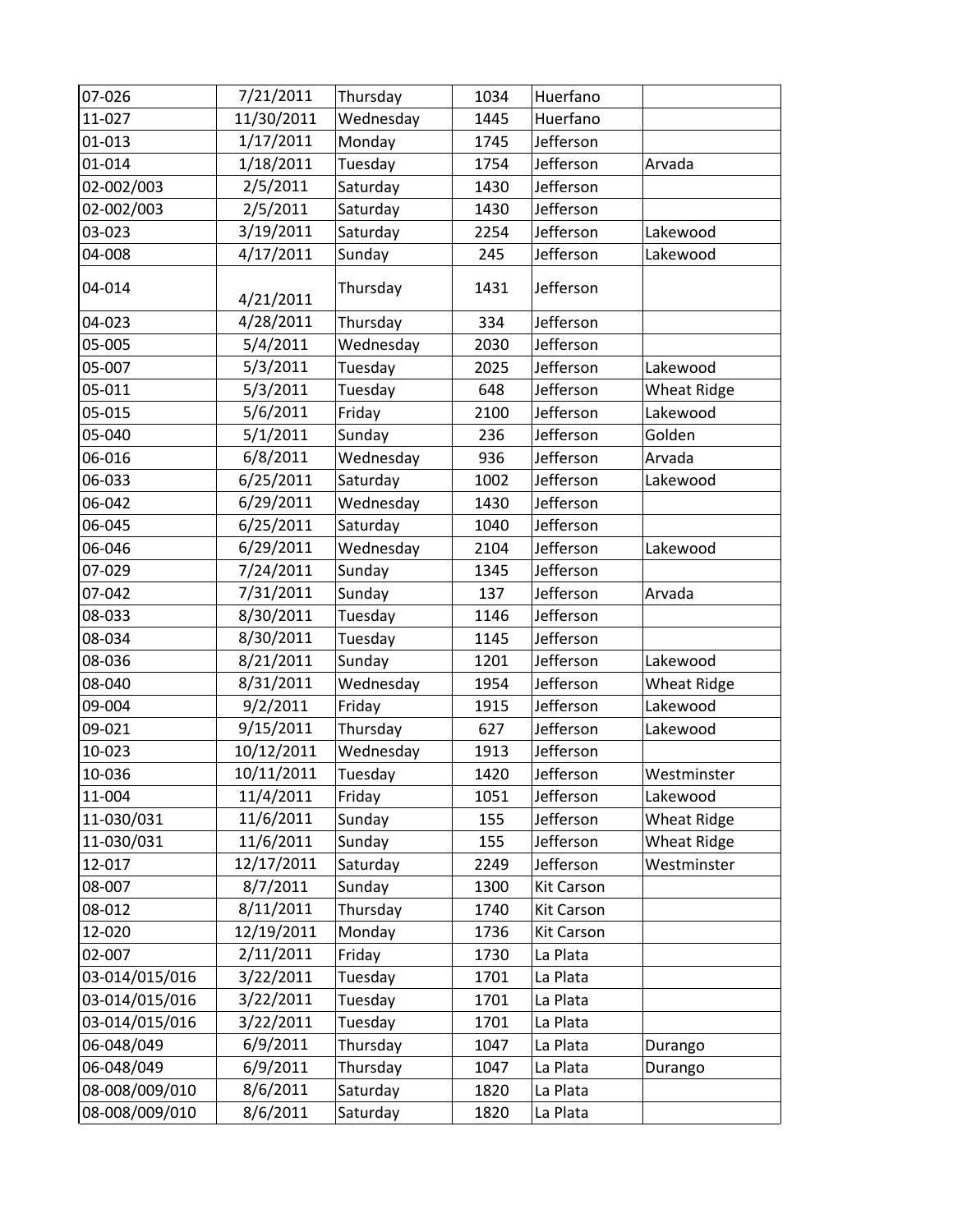| 08-008/009/010 | 8/6/2011   | Saturday  | 1820 | La Plata   |                       |
|----------------|------------|-----------|------|------------|-----------------------|
| 09-023         | 9/16/2011  | Friday    | 1314 | La Plata   |                       |
| 11-008         | 11/11/2011 | Friday    | 943  | La Plata   |                       |
| 03-003         | 3/5/2011   | Saturday  | 1205 | Larimer    |                       |
| 04-007         | 4/16/2011  | Saturday  | 717  | Larimer    |                       |
| 04-012         | 4/18/2011  | Monday    | 520  | Larimer    |                       |
| 05-026         | 5/16/2011  | Monday    | 1756 | Larimer    |                       |
| 05-031         | 5/26/2011  | Thursday  | 1405 | Larimer    |                       |
| 06-027         | 6/21/2011  | Tuesday   | 1118 | Larimer    |                       |
| 06-029         | 6/21/2011  | Tuesday   | 1729 | Larimer    | <b>Ft Collins</b>     |
| 07-006         | 7/6/2011   | Wednesday | 1355 | Larimer    |                       |
| 07-015         | 7/11/2011  | Monday    | 1431 | Larimer    | <b>Ft Collins</b>     |
| 07-036         | 7/29/2011  | Friday    | 1630 | Larimer    |                       |
| 08-021         | 8/20/2011  | Saturday  | 953  | Larimer    |                       |
| 09-007         | 9/10/2011  | Saturday  | 140  | Larimer    |                       |
| 09-011         | 9/11/2011  | Sunday    | 2110 | Larimer    | Loveland              |
| 09-025         | 9/17/2011  | Saturday  | 1910 | Larimer    |                       |
| 10-005         | 10/1/2011  | Saturday  | 2305 | Larimer    |                       |
| 10-015         | 10/8/2011  | Saturday  | 2325 | Larimer    |                       |
| 10-017         | 10/9/2011  | Sunday    | 339  | Larimer    |                       |
| 10-024         | 10/13/2011 | Thursday  | 755  | Larimer    | <b>Ft Collins</b>     |
| 11-003         | 11/2/2011  | Wednesday | 1755 | Larimer    |                       |
| 12-023         | 12/21/2011 | Wednesday | 720  | Larimer    |                       |
| 12-027         | 12/25/2011 | Sunday    | 1611 | Larimer    | <b>Ft Collins</b>     |
| 12-036         | 12/25/2011 | Sunday    | 1106 | Larimer    | Loveland              |
| 05-018         | 5/14/2011  | Saturday  | 150  | Las Animas |                       |
| 06-034         | 6/25/2011  | Saturday  | 1046 | Las Animas |                       |
| 05-004         | 5/4/2011   | Wednesday | 2015 | Lincoln    |                       |
| 07-016         | 7/14/2011  | Thursday  | 335  | Lincoln    |                       |
| 12-030/031     | 12/19/2011 | Monday    | 1100 | Lincoln    |                       |
| 12-030/031     | 12/19/2011 | Monday    | 1100 | Lincoln    |                       |
| 06-012         | 6/13/2011  | Monday    | 1840 | Logan      |                       |
| 09-003         | 9/3/2011   | Saturday  | 1310 | Logan      | Sterling              |
| 01-016         | 1/19/2011  | Wednesday | 33   | Mesa       | <b>Grand Junction</b> |
| 03-002         | 3/2/2011   | Wednesday | 1455 | Mesa       |                       |
| 03-008         | 3/14/2011  | Monday    | 1525 | Mesa       |                       |
| 04-022         | 4/30/2011  | Saturday  | 2200 | Mesa       |                       |
| 06-011         | 6/6/2011   | Monday    | 1147 | Mesa       |                       |
| 07-004         | 7/3/2011   | Sunday    | 2229 | Mesa       |                       |
| 07-014         | 7/8/2011   | Friday    | 2029 | Mesa       | <b>Grand Junction</b> |
| 07-035         | 7/27/2011  | Wednesday | 1515 | Mesa       | <b>Grand Junction</b> |
| 08-027/028     | 8/21/2011  | Sunday    | 516  | Mesa       |                       |
| 08-027/028     | 8/21/2011  | Sunday    | 516  | Mesa       |                       |
| 09-010         | 9/10/2011  | Saturday  | 1708 | Mesa       |                       |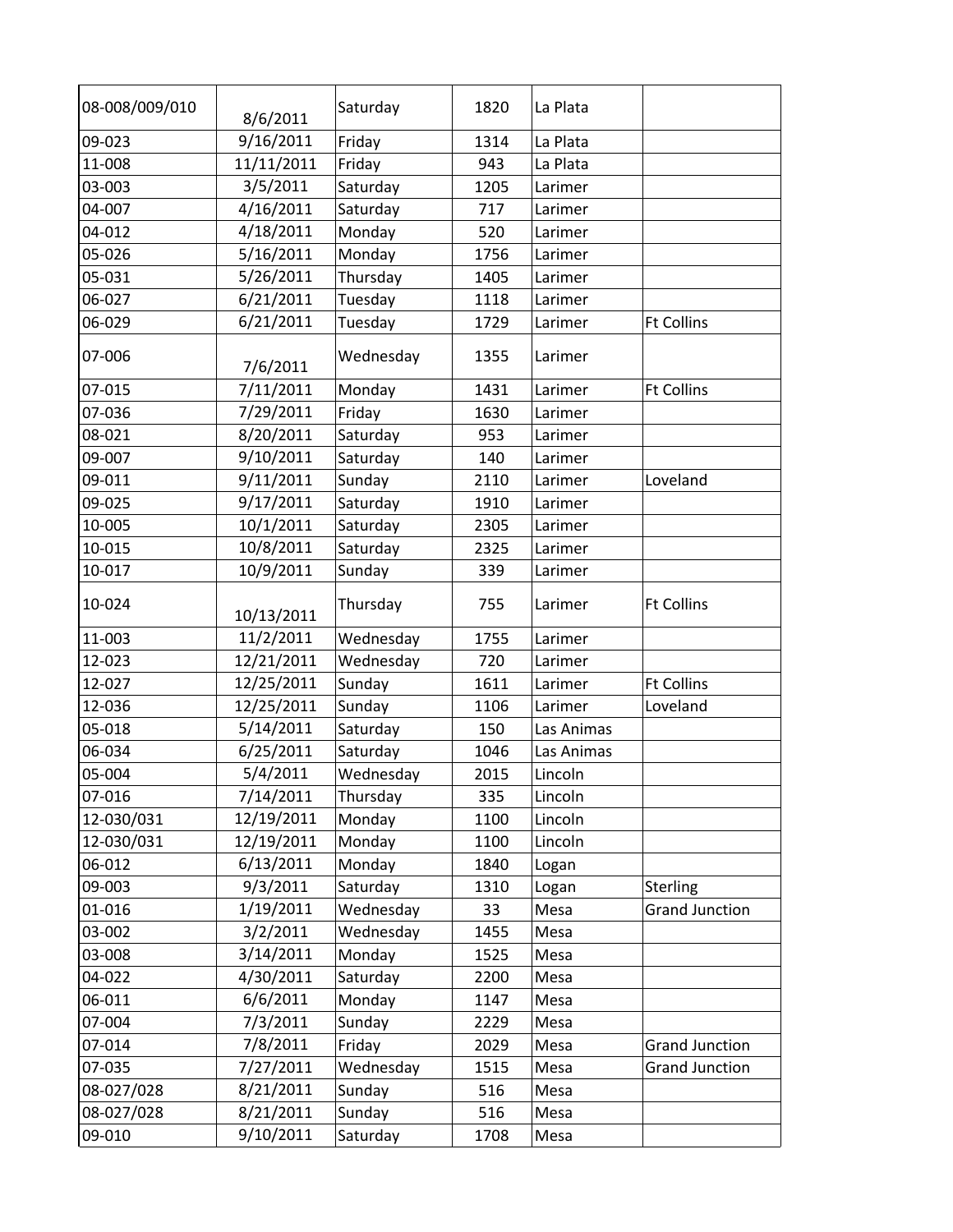| 09-034     | 9/29/2011  | Thursday  | 1155           | Mesa      | <b>Grand Junction</b> |
|------------|------------|-----------|----------------|-----------|-----------------------|
| 10-010     | 10/2/2011  | Sunday    | 1903           | Mesa      |                       |
| 10-041     | 10/22/2011 | Saturday  | 253            | Mesa      |                       |
| 11-014     | 11/16/2011 | Wednesday | 1147           | Mesa      |                       |
| 11-029     | 11/17/2011 | Thursday  | 1530           | Mesa      |                       |
| 12-002/003 | 12/5/2011  | Monday    | 1840           | Mesa      |                       |
| 12-002/003 | 12/5/2011  | Monday    | 1840           | Mesa      |                       |
| 12-018     | 12/18/2011 | Sunday    | 1854           | Mesa      | <b>Grand Junction</b> |
| 07-005     | 7/5/2011   | Tuesday   | 200            | Mineral   |                       |
| 07-038/043 | 7/29/2011  | Friday    | 1825           | Moffat    |                       |
| 07-038/043 | 7/29/2011  | Friday    | 1825           | Moffat    |                       |
| 08-024     | 8/21/2011  | Sunday    | 1330           | Moffat    |                       |
| 11-020     | 11/24/2011 | Thursday  | 846            | Moffat    |                       |
| 08-005     | 8/5/2011   | Friday    | 1550           | Montezuma |                       |
| 08-035     | 8/28/2011  | Sunday    | 629            | Montezuma |                       |
|            |            |           |                |           |                       |
| 09-024     | 9/17/2011  | Saturday  | 1252           | Montezuma |                       |
| 09-038     | 9/14/2011  | Wednesday | 2108           | Montezuma | Cortez                |
| 12-010     | 12/13/2011 | Tuesday   | 701            | Montezuma |                       |
| 07-023     | 7/13/2011  | Wednesday | 1430           | Montrose  |                       |
| 07-025     | 7/17/2011  | Sunday    | 1430           | Montrose  |                       |
| 07-040     | 7/31/2011  | Sunday    | 1200           | Montrose  |                       |
| 08-004     | 8/5/2011   | Friday    | 2345           | Montrose  |                       |
| 03-027/028 | 3/11/2011  | Friday    | 644            | Morgan    | Ft Morgan             |
| 03-027/028 | 3/11/2011  | Friday    | 644            | Morgan    | Ft Morgan             |
| 04-016     | 4/21/2011  | Thursday  | 2018           | Morgan    | <b>Brush</b>          |
| 04-015     | 4/21/2011  | Thursday  | 1444           | Otero     |                       |
| 05-029     |            | Monday    | 734            | Otero     |                       |
|            | 5/16/2011  |           |                |           |                       |
| 05-030     | 5/16/2011  | Monday    | 1321           | Otero     |                       |
| 05-038/039 | 5/30/2011  | Monday    | 2355           | Otero     |                       |
| 05-038/039 | 5/30/2011  | Monday    | 2355           | Otero     |                       |
| 10-007/008 | 10/4/2011  | Tuesday   | 1315           | Otero     |                       |
| 10-007/008 | 10/4/2011  | Tuesday   | 1315           | Otero     |                       |
| 05-027     | 5/17/2011  | Tuesday   | $\overline{7}$ | Park      |                       |
| 08-031     | 8/29/2011  | Monday    | 1615           | Park      |                       |
| 11-011     | 11/12/2011 | Saturday  | 1300           | Park      |                       |
| 01-009     | 1/11/2011  | Tuesday   | 1410           | Pitkin    |                       |
| 02-023     | 2/8/2011   | Tuesday   | 1258           | Pitkin    |                       |
| 08-006     | 8/7/2011   | Sunday    | 1050           | Pitkin    |                       |
| 01-026     | 1/26/2011  | Wednesday | 1912           | Prowers   |                       |
| 05-017     | 5/13/2011  | Friday    | 1840           | Prowers   |                       |
| 10-018     | 10/10/2011 | Monday    | 1005           | Prowers   |                       |
| 01-010     | 1/12/2011  | Wednesday | 2045           | Pueblo    |                       |
| 01-011     | 1/15/2011  | Saturday  | 1936           | Pueblo    | Pueblo West           |
| 01-012     | 1/16/2011  | Sunday    | 1830           | Pueblo    |                       |
| 04-002     | 4/3/2011   | Sunday    | 50             | Pueblo    |                       |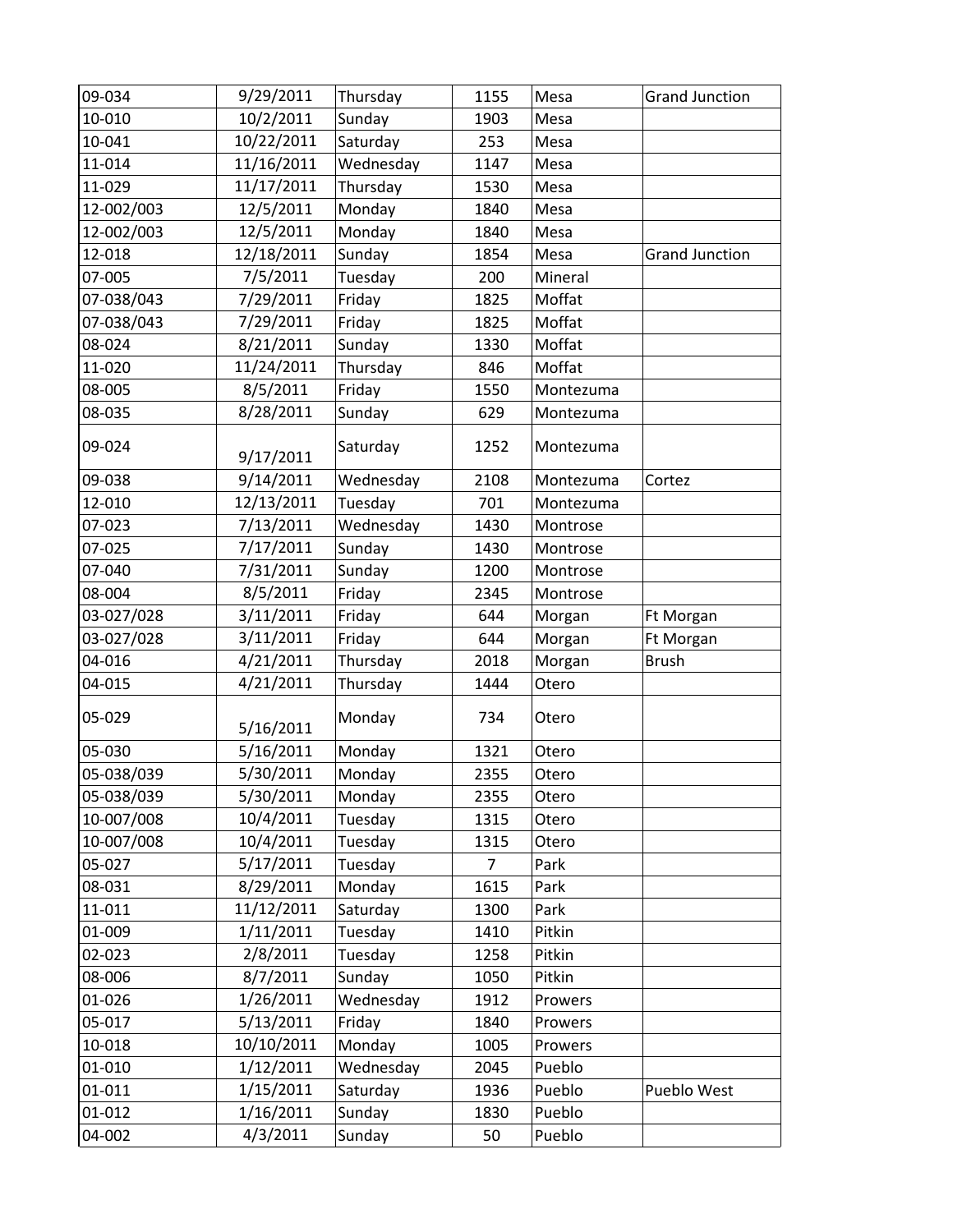| 04-018/019     | 4/26/2011  | Tuesday   | 635  | Pueblo     |             |
|----------------|------------|-----------|------|------------|-------------|
| 04-018/019     | 4/26/2011  | Tuesday   | 635  | Pueblo     |             |
| 05-009         | 5/8/2011   | Sunday    | 1900 | Pueblo     |             |
| 05-021         | 5/1/2011   | Sunday    | 308  | Pueblo     | Pueblo      |
| 05-025         | 5/16/2011  | Monday    | 1648 | Pueblo     | Pueblo      |
| 05-036         | 5/28/2011  | Saturday  | 2058 | Pueblo     | Pueblo      |
| 06-010         | 6/3/2011   | Friday    | 2042 | Pueblo     | Pueblo      |
| 06-032         | 6/24/2011  | Friday    | 225  | Pueblo     |             |
| 07-018         | 7/16/2011  | Saturday  | 224  | Pueblo     |             |
| 07-034         | 7/25/2011  | Monday    | 1928 | Pueblo     | Pueblo      |
| 07-046         | 7/21/2011  | Thursday  | 1616 | Pueblo     | Pueblo West |
| 08-019         | 8/19/2011  | Friday    | 14   | Pueblo     |             |
| 09-013         | 9/10/2011  | Saturday  | 143  | Pueblo     | Pueblo      |
| 09-028         | 9/22/2011  | Thursday  | 843  | Pueblo     |             |
| 09-040         | 9/18/2011  | Sunday    | 930  | Pueblo     |             |
| 10-001         | 10/1/2011  | Saturday  | 454  | Pueblo     |             |
| 10-012         | 10/7/2011  | Friday    | 818  | Pueblo     | Pueblo      |
| 10-047         | 10/26/2011 | Wednesday | 1408 | Pueblo     | Pueblo      |
| 10-048         | 10/31/2011 | Monday    | 2354 | Pueblo     | Pueblo      |
| 12-006         | 12/9/2011  | Friday    | 2050 | Pueblo     |             |
| 07-003         | 7/3/2011   | Sunday    | 330  | Rio Blanco |             |
| 10-038/039/040 | 10/20/2011 | Thursday  | 608  | Rio Blanco |             |
| 10-038/039/040 | 10/20/2011 | Thursday  | 608  | Rio Blanco |             |
| 10-038/039/040 | 10/20/2011 | Thursday  | 608  | Rio Blanco |             |
| 08-023         | 8/20/2011  | Saturday  | 2355 | Rio Grande |             |
| 02-004         | 2/5/2011   | Saturday  | 1928 | Routt      |             |
| 04-020         | 4/29/2011  | Friday    | 953  | Routt      |             |
| 10-032         | 10/15/2011 | Saturday  | 1628 | Routt      |             |
| 09-016         | 9/12/2011  | Monday    | 2130 | Saguache   |             |
| 11-009         | 11/7/2011  | Monday    | 400  | Saguache   |             |
| 08-011         | 8/8/2011   | Monday    | 1640 | San Miguel |             |
| 01-023         | 1/28/2011  | Friday    | 1454 | Summit     |             |
| 05-001         | 5/2/2011   | Monday    | 2045 | Summit     |             |
| 06-013         | 6/7/2011   | Tuesday   | 2005 | Summit     |             |
| 06-050         | 6/18/2011  | Saturday  | 200  | Summit     |             |
| 08-029         | 8/24/2011  | Wednesday | 1130 | Summit     |             |
| 09-026         | 9/18/2011  | Sunday    | 1730 | Summit     |             |
| 10-006         | 10/2/2011  | Sunday    | 1910 | Summit     |             |
| 12-004         | 12/6/2011  | Tuesday   | 2255 | Summit     |             |
| 03-005         | 3/10/2011  | Thursday  | 2025 | Teller     |             |
| 06-021         | 6/18/2011  | Saturday  | 728  | Washington |             |
| 10-046         | 10/24/2011 | Monday    | 2058 | Washington |             |
| 12-032         | 12/31/2011 | Saturday  | 1140 | Washington |             |
| 01-006         | 1/9/2011   | Sunday    | 402  | Weld       |             |
| 01-017         | 1/21/2011  | Friday    | 235  | Weld       |             |
| 02-001         | 2/4/2011   | Friday    | 1700 | Weld       |             |
| 03-009         | 3/11/2011  | Friday    | 2009 | Weld       | Hudson      |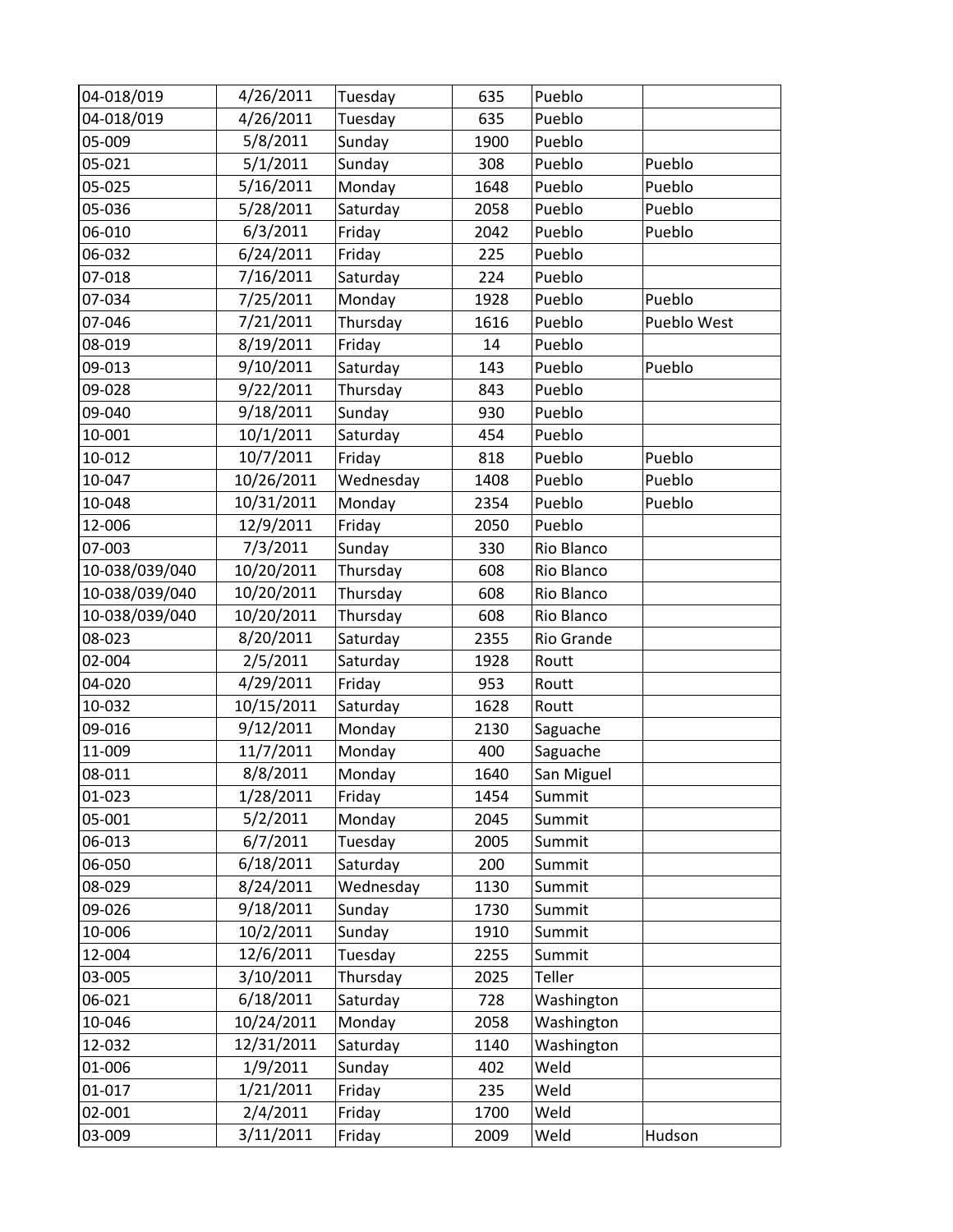| 03-013     | 3/23/2011  | Wednesday | 820  | Weld |            |
|------------|------------|-----------|------|------|------------|
| 03-025     | 3/20/2011  | Sunday    | 335  | Weld | Longmont   |
| 04-003     | 4/3/2011   | Sunday    | 2150 | Weld |            |
| 05-020     | 5/15/2011  | Sunday    | 1824 | Weld |            |
| 05-023     | 5/15/2011  | Sunday    | 1645 | Weld |            |
| 05-041     | 5/9/2011   | Monday    | 1202 | Weld | Greeley    |
| 05-042     | 5/17/2011  | Tuesday   | 2251 | Weld | Frederick  |
| 06-006     | 6/4/2011   | Saturday  | 1235 | Weld |            |
| 06-008     | 6/4/2011   | Saturday  | 1619 | Weld |            |
| 06-024     | 6/19/2011  | Sunday    | 2040 | Weld | Longmont   |
| 06-040     | 6/27/2011  | Monday    | 510  | Weld |            |
| 07-011     | 7/11/2011  | Monday    | 1200 | Weld |            |
| 07-021     | 7/16/2011  | Saturday  | 2020 | Weld |            |
| 07-027     | 7/22/2011  | Friday    | 244  | Weld |            |
| 07-028     | 7/22/2011  | Friday    | 815  | Weld | Greeley    |
| 07-037     | 7/29/2011  | Friday    | 1752 | Weld |            |
| 08-003     | 8/3/2011   | Wednesday | 1800 | Weld |            |
| 08-013     | 8/13/2011  | Saturday  | 300  | Weld |            |
| 09-019/020 | 9/15/2011  | Thursday  | 2202 | Weld |            |
| 09-019/020 | 9/15/2011  | Thursday  | 2202 | Weld |            |
| 10-011     | 10/6/2011  | Thursday  | 1415 | Weld |            |
| 10-019     | 10/10/2011 | Monday    | 1850 | Weld |            |
| 10-034     | 10/16/2011 | Sunday    | 1619 | Weld |            |
| 10-035     | 10/16/2011 | Sunday    | 1712 | Weld |            |
| 10-050     | 10/19/2011 | Wednesday | 1045 | Weld | Greeley    |
| 11-001     | 11/1/2011  | Tuesday   | 1425 | Weld |            |
| 11-006     | 11/6/2011  | Sunday    | 2011 | Weld | Windsor    |
| 11-012/013 | 11/12/2011 | Saturday  | 1740 | Weld |            |
| 11-012/013 | 11/12/2011 | Saturday  | 1740 | Weld |            |
| 12-009     | 12/12/2011 | Monday    | 1605 | Weld | New Raymer |
| 12-012     | 12/15/2011 | Thursday  | 640  | Weld |            |
| 12-026     | 12/24/2011 | Saturday  | 1845 | Weld |            |
| 01-005     | 1/9/2011   | Sunday    | 215  | Yuma |            |
| 03-010     | 3/17/2011  | Thursday  | 1540 | Yuma |            |
| 11-015     | 11/16/2011 | Wednesday | 915  | Yuma |            |
|            |            |           |      |      |            |

Source: Colorado FARS (as reported to NHTSA)

Note: Occupant Restraint Data excludes Peds, Bikes, Personal Conveyences and Motorcycles.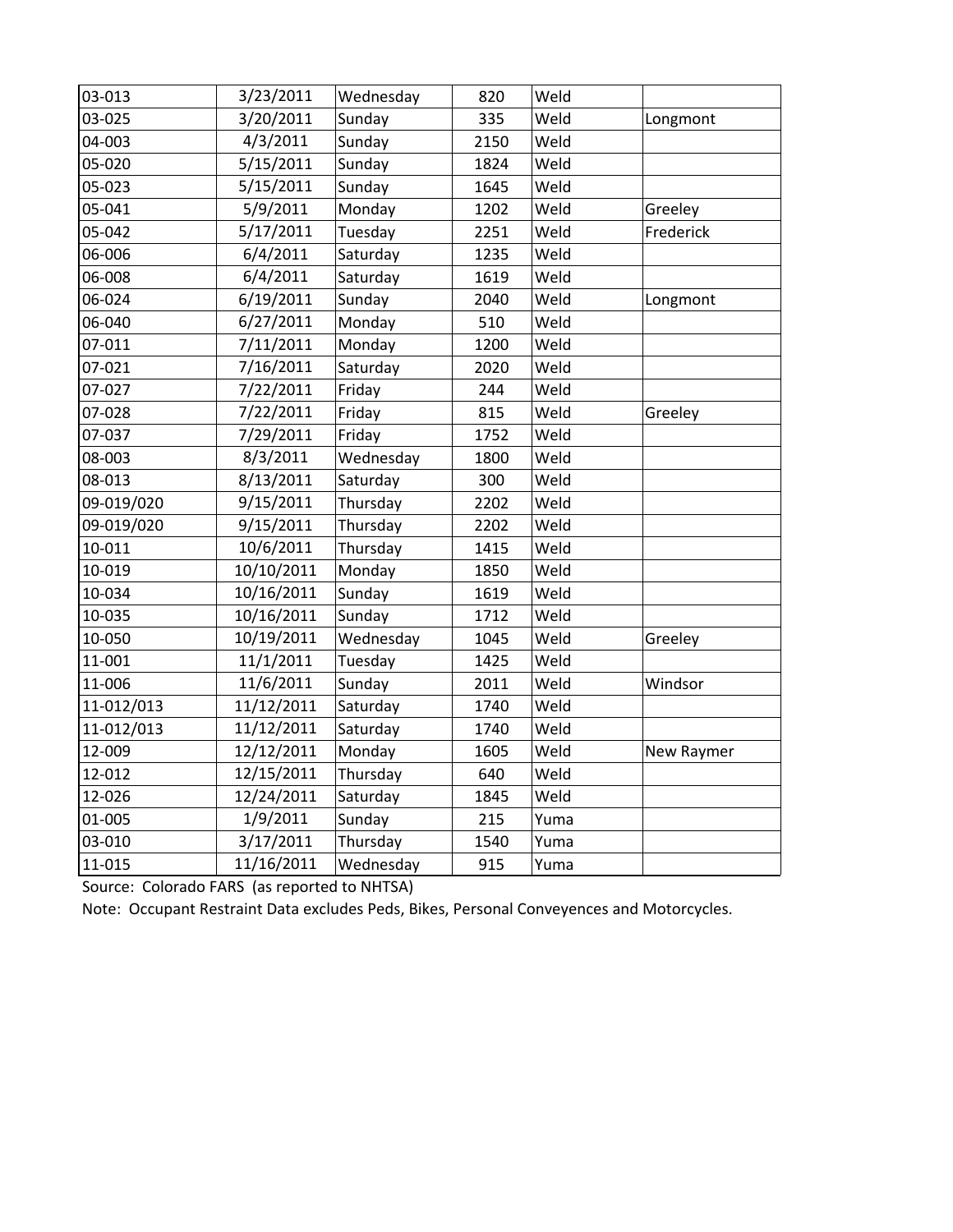| 33<br>N PICADILLY RD<br>Pedestrian<br>Female<br>$I-25$<br>Female<br>35<br><b>Driver</b><br>E 84TH AVE<br>Male<br>7<br>Passenger<br>9<br>E 84TH AVE<br>Male<br>Passenger<br>E 84TH AVE<br>12<br>Male<br>Passenger<br>E 84TH AVE<br>31<br>Female<br>Passenger<br>E 84TH AVE<br><b>Driver</b><br>34<br>Male<br>I-76 RAMP J<br>23<br>Male<br>Passenger<br>SR-224<br><b>Driver</b><br>24<br>Male<br><b>US-85</b><br>79<br>Male<br><b>Driver</b><br>N PICADILLY RD<br>28<br>Male<br><b>Driver</b><br>I-25 RAMP B<br>34<br>Male<br><b>Driver</b><br>SR-128<br>27<br>Male<br>Driver<br><b>US-40</b><br>Pedestrian<br>36<br>Male<br>E 84TH AVE<br>23<br>Male<br><b>Driver</b><br><b>US-287</b><br>73<br>Male<br><b>Driver</b><br><b>TENNYSON ST</b><br>47<br>Male<br><b>Driver</b><br>$1 - 76$<br>Pedestrian<br>56<br>Male<br><b>US-85</b><br>29<br>Male<br><b>Driver</b><br><b>FEDERAL PKWY</b><br>Female<br>33<br><b>Driver</b><br>PICADILLY RD<br>63<br>Male<br><b>Driver</b><br><b>US-287</b><br>Male<br><b>Driver</b><br>24<br>SR-95<br>70<br>Male<br>Pedestrian<br>N CHAMBERS RD<br>47<br>Male<br>Passenger<br>N COLORADO BLVD<br>Pedestrian<br>Male<br>56<br><b>US-287</b><br>83<br>Female<br><b>Driver</b><br>$I-76$<br>Female<br>45<br>Driver<br>Male<br>N PENA BLVD<br>35<br><b>Driver</b><br>N TOWER RD<br>52<br><b>Driver</b><br>Female<br>Male<br>106 SOUTH<br><b>Driver</b><br>19<br>Male<br>106 SOUTH<br>20<br>Passenger<br>US-160<br>64<br>Female<br>Passenger<br>SR-17<br>Driver<br>Male<br>63<br>41<br><b>SR-30</b><br>Pedestrian<br>Male<br>Male<br><b>S CHAMBERS RD</b><br>33<br><b>Driver</b><br>SR-470<br>37<br>Male<br>Driver<br>SR-470<br>89<br>Female<br>Driver<br>51<br>I-25 RAMP D<br>Male<br><b>Driver</b><br>SR-30<br>26<br>Pedestrian<br>Female<br>19<br>S BUCKLEY RD<br>Male<br>Passenger<br><b>CHERRY CREEK DAM RD</b><br>Male<br>Driver<br>33<br>E QUINCY AVE<br>25<br>Male<br>Driver<br>POTOMAC ST<br>23<br>Female<br>Driver<br>$I-25$<br>52<br>Male<br>Driver | <b>Trafficway Identifier</b> | <b>Person Type</b> | Age | Gender |
|-----------------------------------------------------------------------------------------------------------------------------------------------------------------------------------------------------------------------------------------------------------------------------------------------------------------------------------------------------------------------------------------------------------------------------------------------------------------------------------------------------------------------------------------------------------------------------------------------------------------------------------------------------------------------------------------------------------------------------------------------------------------------------------------------------------------------------------------------------------------------------------------------------------------------------------------------------------------------------------------------------------------------------------------------------------------------------------------------------------------------------------------------------------------------------------------------------------------------------------------------------------------------------------------------------------------------------------------------------------------------------------------------------------------------------------------------------------------------------------------------------------------------------------------------------------------------------------------------------------------------------------------------------------------------------------------------------------------------------------------------------------------------------------------------------------------------------------------------------------------------------------------------------------------------------------------------------------------------------------------|------------------------------|--------------------|-----|--------|
|                                                                                                                                                                                                                                                                                                                                                                                                                                                                                                                                                                                                                                                                                                                                                                                                                                                                                                                                                                                                                                                                                                                                                                                                                                                                                                                                                                                                                                                                                                                                                                                                                                                                                                                                                                                                                                                                                                                                                                                         |                              |                    |     |        |
|                                                                                                                                                                                                                                                                                                                                                                                                                                                                                                                                                                                                                                                                                                                                                                                                                                                                                                                                                                                                                                                                                                                                                                                                                                                                                                                                                                                                                                                                                                                                                                                                                                                                                                                                                                                                                                                                                                                                                                                         |                              |                    |     |        |
|                                                                                                                                                                                                                                                                                                                                                                                                                                                                                                                                                                                                                                                                                                                                                                                                                                                                                                                                                                                                                                                                                                                                                                                                                                                                                                                                                                                                                                                                                                                                                                                                                                                                                                                                                                                                                                                                                                                                                                                         |                              |                    |     |        |
|                                                                                                                                                                                                                                                                                                                                                                                                                                                                                                                                                                                                                                                                                                                                                                                                                                                                                                                                                                                                                                                                                                                                                                                                                                                                                                                                                                                                                                                                                                                                                                                                                                                                                                                                                                                                                                                                                                                                                                                         |                              |                    |     |        |
|                                                                                                                                                                                                                                                                                                                                                                                                                                                                                                                                                                                                                                                                                                                                                                                                                                                                                                                                                                                                                                                                                                                                                                                                                                                                                                                                                                                                                                                                                                                                                                                                                                                                                                                                                                                                                                                                                                                                                                                         |                              |                    |     |        |
|                                                                                                                                                                                                                                                                                                                                                                                                                                                                                                                                                                                                                                                                                                                                                                                                                                                                                                                                                                                                                                                                                                                                                                                                                                                                                                                                                                                                                                                                                                                                                                                                                                                                                                                                                                                                                                                                                                                                                                                         |                              |                    |     |        |
|                                                                                                                                                                                                                                                                                                                                                                                                                                                                                                                                                                                                                                                                                                                                                                                                                                                                                                                                                                                                                                                                                                                                                                                                                                                                                                                                                                                                                                                                                                                                                                                                                                                                                                                                                                                                                                                                                                                                                                                         |                              |                    |     |        |
|                                                                                                                                                                                                                                                                                                                                                                                                                                                                                                                                                                                                                                                                                                                                                                                                                                                                                                                                                                                                                                                                                                                                                                                                                                                                                                                                                                                                                                                                                                                                                                                                                                                                                                                                                                                                                                                                                                                                                                                         |                              |                    |     |        |
|                                                                                                                                                                                                                                                                                                                                                                                                                                                                                                                                                                                                                                                                                                                                                                                                                                                                                                                                                                                                                                                                                                                                                                                                                                                                                                                                                                                                                                                                                                                                                                                                                                                                                                                                                                                                                                                                                                                                                                                         |                              |                    |     |        |
|                                                                                                                                                                                                                                                                                                                                                                                                                                                                                                                                                                                                                                                                                                                                                                                                                                                                                                                                                                                                                                                                                                                                                                                                                                                                                                                                                                                                                                                                                                                                                                                                                                                                                                                                                                                                                                                                                                                                                                                         |                              |                    |     |        |
|                                                                                                                                                                                                                                                                                                                                                                                                                                                                                                                                                                                                                                                                                                                                                                                                                                                                                                                                                                                                                                                                                                                                                                                                                                                                                                                                                                                                                                                                                                                                                                                                                                                                                                                                                                                                                                                                                                                                                                                         |                              |                    |     |        |
|                                                                                                                                                                                                                                                                                                                                                                                                                                                                                                                                                                                                                                                                                                                                                                                                                                                                                                                                                                                                                                                                                                                                                                                                                                                                                                                                                                                                                                                                                                                                                                                                                                                                                                                                                                                                                                                                                                                                                                                         |                              |                    |     |        |
|                                                                                                                                                                                                                                                                                                                                                                                                                                                                                                                                                                                                                                                                                                                                                                                                                                                                                                                                                                                                                                                                                                                                                                                                                                                                                                                                                                                                                                                                                                                                                                                                                                                                                                                                                                                                                                                                                                                                                                                         |                              |                    |     |        |
|                                                                                                                                                                                                                                                                                                                                                                                                                                                                                                                                                                                                                                                                                                                                                                                                                                                                                                                                                                                                                                                                                                                                                                                                                                                                                                                                                                                                                                                                                                                                                                                                                                                                                                                                                                                                                                                                                                                                                                                         |                              |                    |     |        |
|                                                                                                                                                                                                                                                                                                                                                                                                                                                                                                                                                                                                                                                                                                                                                                                                                                                                                                                                                                                                                                                                                                                                                                                                                                                                                                                                                                                                                                                                                                                                                                                                                                                                                                                                                                                                                                                                                                                                                                                         |                              |                    |     |        |
|                                                                                                                                                                                                                                                                                                                                                                                                                                                                                                                                                                                                                                                                                                                                                                                                                                                                                                                                                                                                                                                                                                                                                                                                                                                                                                                                                                                                                                                                                                                                                                                                                                                                                                                                                                                                                                                                                                                                                                                         |                              |                    |     |        |
|                                                                                                                                                                                                                                                                                                                                                                                                                                                                                                                                                                                                                                                                                                                                                                                                                                                                                                                                                                                                                                                                                                                                                                                                                                                                                                                                                                                                                                                                                                                                                                                                                                                                                                                                                                                                                                                                                                                                                                                         |                              |                    |     |        |
|                                                                                                                                                                                                                                                                                                                                                                                                                                                                                                                                                                                                                                                                                                                                                                                                                                                                                                                                                                                                                                                                                                                                                                                                                                                                                                                                                                                                                                                                                                                                                                                                                                                                                                                                                                                                                                                                                                                                                                                         |                              |                    |     |        |
|                                                                                                                                                                                                                                                                                                                                                                                                                                                                                                                                                                                                                                                                                                                                                                                                                                                                                                                                                                                                                                                                                                                                                                                                                                                                                                                                                                                                                                                                                                                                                                                                                                                                                                                                                                                                                                                                                                                                                                                         |                              |                    |     |        |
|                                                                                                                                                                                                                                                                                                                                                                                                                                                                                                                                                                                                                                                                                                                                                                                                                                                                                                                                                                                                                                                                                                                                                                                                                                                                                                                                                                                                                                                                                                                                                                                                                                                                                                                                                                                                                                                                                                                                                                                         |                              |                    |     |        |
|                                                                                                                                                                                                                                                                                                                                                                                                                                                                                                                                                                                                                                                                                                                                                                                                                                                                                                                                                                                                                                                                                                                                                                                                                                                                                                                                                                                                                                                                                                                                                                                                                                                                                                                                                                                                                                                                                                                                                                                         |                              |                    |     |        |
|                                                                                                                                                                                                                                                                                                                                                                                                                                                                                                                                                                                                                                                                                                                                                                                                                                                                                                                                                                                                                                                                                                                                                                                                                                                                                                                                                                                                                                                                                                                                                                                                                                                                                                                                                                                                                                                                                                                                                                                         |                              |                    |     |        |
|                                                                                                                                                                                                                                                                                                                                                                                                                                                                                                                                                                                                                                                                                                                                                                                                                                                                                                                                                                                                                                                                                                                                                                                                                                                                                                                                                                                                                                                                                                                                                                                                                                                                                                                                                                                                                                                                                                                                                                                         |                              |                    |     |        |
|                                                                                                                                                                                                                                                                                                                                                                                                                                                                                                                                                                                                                                                                                                                                                                                                                                                                                                                                                                                                                                                                                                                                                                                                                                                                                                                                                                                                                                                                                                                                                                                                                                                                                                                                                                                                                                                                                                                                                                                         |                              |                    |     |        |
|                                                                                                                                                                                                                                                                                                                                                                                                                                                                                                                                                                                                                                                                                                                                                                                                                                                                                                                                                                                                                                                                                                                                                                                                                                                                                                                                                                                                                                                                                                                                                                                                                                                                                                                                                                                                                                                                                                                                                                                         |                              |                    |     |        |
|                                                                                                                                                                                                                                                                                                                                                                                                                                                                                                                                                                                                                                                                                                                                                                                                                                                                                                                                                                                                                                                                                                                                                                                                                                                                                                                                                                                                                                                                                                                                                                                                                                                                                                                                                                                                                                                                                                                                                                                         |                              |                    |     |        |
|                                                                                                                                                                                                                                                                                                                                                                                                                                                                                                                                                                                                                                                                                                                                                                                                                                                                                                                                                                                                                                                                                                                                                                                                                                                                                                                                                                                                                                                                                                                                                                                                                                                                                                                                                                                                                                                                                                                                                                                         |                              |                    |     |        |
|                                                                                                                                                                                                                                                                                                                                                                                                                                                                                                                                                                                                                                                                                                                                                                                                                                                                                                                                                                                                                                                                                                                                                                                                                                                                                                                                                                                                                                                                                                                                                                                                                                                                                                                                                                                                                                                                                                                                                                                         |                              |                    |     |        |
|                                                                                                                                                                                                                                                                                                                                                                                                                                                                                                                                                                                                                                                                                                                                                                                                                                                                                                                                                                                                                                                                                                                                                                                                                                                                                                                                                                                                                                                                                                                                                                                                                                                                                                                                                                                                                                                                                                                                                                                         |                              |                    |     |        |
|                                                                                                                                                                                                                                                                                                                                                                                                                                                                                                                                                                                                                                                                                                                                                                                                                                                                                                                                                                                                                                                                                                                                                                                                                                                                                                                                                                                                                                                                                                                                                                                                                                                                                                                                                                                                                                                                                                                                                                                         |                              |                    |     |        |
|                                                                                                                                                                                                                                                                                                                                                                                                                                                                                                                                                                                                                                                                                                                                                                                                                                                                                                                                                                                                                                                                                                                                                                                                                                                                                                                                                                                                                                                                                                                                                                                                                                                                                                                                                                                                                                                                                                                                                                                         |                              |                    |     |        |
|                                                                                                                                                                                                                                                                                                                                                                                                                                                                                                                                                                                                                                                                                                                                                                                                                                                                                                                                                                                                                                                                                                                                                                                                                                                                                                                                                                                                                                                                                                                                                                                                                                                                                                                                                                                                                                                                                                                                                                                         |                              |                    |     |        |
|                                                                                                                                                                                                                                                                                                                                                                                                                                                                                                                                                                                                                                                                                                                                                                                                                                                                                                                                                                                                                                                                                                                                                                                                                                                                                                                                                                                                                                                                                                                                                                                                                                                                                                                                                                                                                                                                                                                                                                                         |                              |                    |     |        |
|                                                                                                                                                                                                                                                                                                                                                                                                                                                                                                                                                                                                                                                                                                                                                                                                                                                                                                                                                                                                                                                                                                                                                                                                                                                                                                                                                                                                                                                                                                                                                                                                                                                                                                                                                                                                                                                                                                                                                                                         |                              |                    |     |        |
|                                                                                                                                                                                                                                                                                                                                                                                                                                                                                                                                                                                                                                                                                                                                                                                                                                                                                                                                                                                                                                                                                                                                                                                                                                                                                                                                                                                                                                                                                                                                                                                                                                                                                                                                                                                                                                                                                                                                                                                         |                              |                    |     |        |
|                                                                                                                                                                                                                                                                                                                                                                                                                                                                                                                                                                                                                                                                                                                                                                                                                                                                                                                                                                                                                                                                                                                                                                                                                                                                                                                                                                                                                                                                                                                                                                                                                                                                                                                                                                                                                                                                                                                                                                                         |                              |                    |     |        |
|                                                                                                                                                                                                                                                                                                                                                                                                                                                                                                                                                                                                                                                                                                                                                                                                                                                                                                                                                                                                                                                                                                                                                                                                                                                                                                                                                                                                                                                                                                                                                                                                                                                                                                                                                                                                                                                                                                                                                                                         |                              |                    |     |        |
|                                                                                                                                                                                                                                                                                                                                                                                                                                                                                                                                                                                                                                                                                                                                                                                                                                                                                                                                                                                                                                                                                                                                                                                                                                                                                                                                                                                                                                                                                                                                                                                                                                                                                                                                                                                                                                                                                                                                                                                         |                              |                    |     |        |
|                                                                                                                                                                                                                                                                                                                                                                                                                                                                                                                                                                                                                                                                                                                                                                                                                                                                                                                                                                                                                                                                                                                                                                                                                                                                                                                                                                                                                                                                                                                                                                                                                                                                                                                                                                                                                                                                                                                                                                                         |                              |                    |     |        |
|                                                                                                                                                                                                                                                                                                                                                                                                                                                                                                                                                                                                                                                                                                                                                                                                                                                                                                                                                                                                                                                                                                                                                                                                                                                                                                                                                                                                                                                                                                                                                                                                                                                                                                                                                                                                                                                                                                                                                                                         |                              |                    |     |        |
|                                                                                                                                                                                                                                                                                                                                                                                                                                                                                                                                                                                                                                                                                                                                                                                                                                                                                                                                                                                                                                                                                                                                                                                                                                                                                                                                                                                                                                                                                                                                                                                                                                                                                                                                                                                                                                                                                                                                                                                         |                              |                    |     |        |
|                                                                                                                                                                                                                                                                                                                                                                                                                                                                                                                                                                                                                                                                                                                                                                                                                                                                                                                                                                                                                                                                                                                                                                                                                                                                                                                                                                                                                                                                                                                                                                                                                                                                                                                                                                                                                                                                                                                                                                                         |                              |                    |     |        |
|                                                                                                                                                                                                                                                                                                                                                                                                                                                                                                                                                                                                                                                                                                                                                                                                                                                                                                                                                                                                                                                                                                                                                                                                                                                                                                                                                                                                                                                                                                                                                                                                                                                                                                                                                                                                                                                                                                                                                                                         |                              |                    |     |        |
|                                                                                                                                                                                                                                                                                                                                                                                                                                                                                                                                                                                                                                                                                                                                                                                                                                                                                                                                                                                                                                                                                                                                                                                                                                                                                                                                                                                                                                                                                                                                                                                                                                                                                                                                                                                                                                                                                                                                                                                         |                              |                    |     |        |
|                                                                                                                                                                                                                                                                                                                                                                                                                                                                                                                                                                                                                                                                                                                                                                                                                                                                                                                                                                                                                                                                                                                                                                                                                                                                                                                                                                                                                                                                                                                                                                                                                                                                                                                                                                                                                                                                                                                                                                                         | E ALAMEDA AVE                | <b>Driver</b>      | 37  | Male   |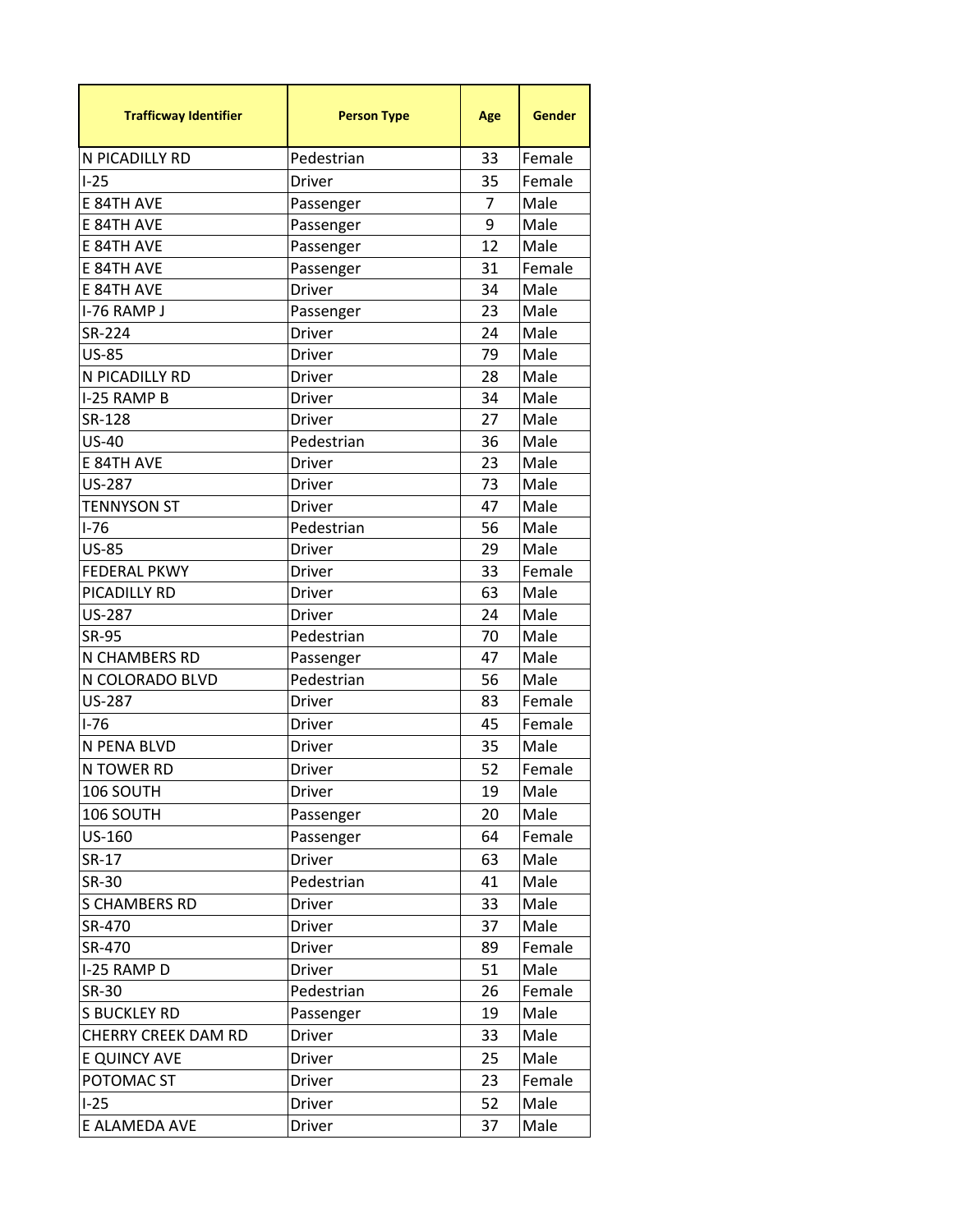| <b>S SABLE BLVD</b> | Pedestrian       | 70 | Female |
|---------------------|------------------|----|--------|
| W MINERAL AVE       | Pedestrian       | 25 | Male   |
| <b>MANILLA RD</b>   | <b>Driver</b>    | 60 | Male   |
| SR-30               | <b>Driver</b>    | 28 | Male   |
| E ALAMEDA AVE       | Driver           | 73 | Male   |
| SR-177              | Pedestrian       | 31 | Male   |
| E DARTMOUTH AVE     | <b>Driver</b>    | 23 | Male   |
| <b>S QUEBEC ST</b>  | <b>Bicyclist</b> | 52 | Male   |
| $I-25$              | Driver           | 21 | Female |
| N PEORIA ST         | <b>Driver</b>    | 34 | Male   |
| CR-137              | Driver           | 72 | Male   |
| <b>SR-30</b>        | Driver           | 22 | Female |
| SR-30               | Pedestrian       | 55 | Male   |
| SR-30               | Passenger        | 26 | Male   |
| $I-70$              | <b>Driver</b>    | 22 | Male   |
| US-160              | Driver           | 23 | Male   |
| <b>US-84</b>        | Driver           | 58 | Male   |
| US-160              | Driver           | 54 | Male   |
| M ROAD              | Passenger        | 15 | Female |
| <b>US-287</b>       | Driver           | 65 | Male   |
| SR-119              | Passenger        | 32 | Female |
| SR-42               | <b>Driver</b>    | 57 | Male   |
| $SR-7$              | Pedestrian       | 64 | Male   |
| SR-93               | Pedestrian       | 54 | Male   |
| <b>SR-7</b>         | <b>Driver</b>    | 29 | Male   |
| SR-119              | Passenger        | 65 | Male   |
| LEFT HAND CANYON RD | Bicyclist        | 73 | Male   |
| <b>NELSON RD</b>    | <b>Driver</b>    | 33 | Male   |
| <b>GRAND AVE</b>    | Pedestrian       | 78 | Male   |
| <b>US-287</b>       | <b>Driver</b>    | 90 | Female |
| SR-119              | Passenger        | 92 | Female |
| <b>JAY ROAD</b>     | <b>Driver</b>    | 25 | Male   |
| <b>US-287</b>       | Passenger        | 91 | Male   |
| SR-93               | Pedestrian       | 57 | Female |
| <b>US-36</b>        | <b>Driver</b>    | 57 | Male   |
| <b>US-36</b>        | Pedestrian       | 35 | Male   |
| <b>HOVER ROAD</b>   | Driver           | 65 | Male   |
| <b>DAPHNE ST</b>    | Pedestrian       | 84 | Female |
| <b>US-24</b>        | Passenger        | 8  | Female |
| <b>US-24</b>        | Passenger        | 14 | Male   |
| <b>US-24</b>        | <b>Driver</b>    | 56 | Male   |
| <b>US-50</b>        | Passenger        | 25 | Male   |
| SR-291              | Driver           | 59 | Male   |
| <b>US-50</b>        | <b>Driver</b>    | 26 | Male   |
| <b>US-50</b>        | Passenger        | 60 | Female |
| <b>CR-43</b>        | Passenger        | 17 | Male   |
| R ROAD              | Driver           | 51 | Male   |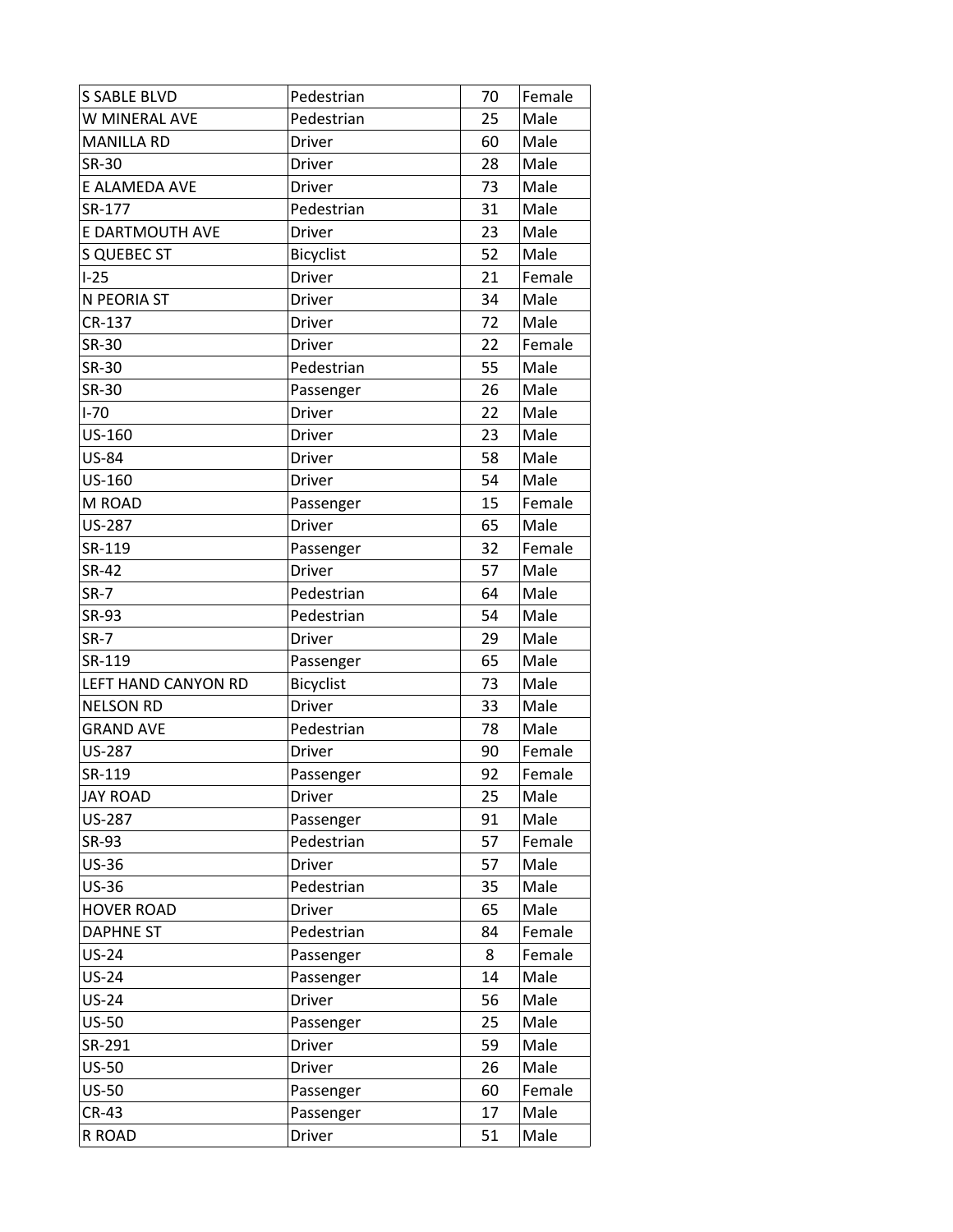| US-287                | Passenger     | 10 | Female |
|-----------------------|---------------|----|--------|
| US-287                | Passenger     | 10 | Male   |
| US-287                | Passenger     | 11 | Male   |
| <b>US-287</b>         | Passenger     | 13 | Male   |
| US-287                | Passenger     | 17 | Male   |
| US-287                | <b>Driver</b> | 57 | Male   |
| $I-70$                | Driver        | 30 | Male   |
| $I-70$                | <b>Driver</b> | 60 | Male   |
| <b>US-287</b>         | <b>Driver</b> | 25 | Male   |
| SR-142                | Driver        | 46 | Female |
| US-160                | <b>Driver</b> | 25 | Female |
| US-160                | <b>Driver</b> | 59 | Male   |
| SR-96                 | <b>Driver</b> | 41 | Male   |
| SR-92                 | <b>Driver</b> | 44 | Female |
| SAWMILL MESA RD       | Passenger     | 24 | Male   |
| TRAP CLUB RD          | <b>Driver</b> | 72 | Male   |
| SR-92                 | Passenger     | 67 | Male   |
| SR-92                 | Driver        | 29 | Male   |
| SR-92                 | <b>Driver</b> | 48 | Male   |
| E MARTIN LUTHER KING  | Driver        | 40 | Male   |
| N LINCOLN ST          | Pedestrian    | 21 | Male   |
| <b>SR-30</b>          | <b>Driver</b> | 52 | Male   |
| E 17TH AVE            | Pedestrian    | 6  | Female |
| MILE HIGH STADIUM CIR | <b>Driver</b> | 22 | Male   |
| <b>US-40</b>          | Pedestrian    | 39 | Male   |
| $I-25$                | Driver        | 31 | Female |
| N JOSEPHINE ST        | Bicyclist     | 50 | Male   |
| SR-30                 | Driver        | 20 | Female |
| I-25 RAMP H           | Driver        | 29 | Male   |
| E 56TH AVE            | Passenger     | 31 | Female |
| E 56TH AVE            | Passenger     | 36 | Male   |
| E 56TH AVE            | Passenger     | 45 | Female |
| $I-70$                | <b>Driver</b> | 41 | Male   |
| <b>SR-88</b>          | Driver        | 25 | Male   |
| W 48TH AVE            | Pedestrian    | 61 | Male   |
| $I-70$                | Driver        | 20 | Female |
| N MONACO ST           | <b>Driver</b> | 43 | Female |
| <b>US-40</b>          | Passenger     | 24 | Male   |
| <b>SR-88</b>          | <b>Driver</b> | 23 | Male   |
| $I-70$                | <b>Driver</b> | 65 | Male   |
| W GRAND AVE           | Driver        | 45 | Male   |
| $I-25$                | Pedestrian    | 25 | Male   |
| E 13TH AVE            | Driver        | 64 | Male   |
| 20TH ST               | Pedestrian    | 60 | Male   |
| <b>SR-26</b>          | Pedestrian    | 66 | Male   |
| $I-25$                | Pedestrian    | 41 | Male   |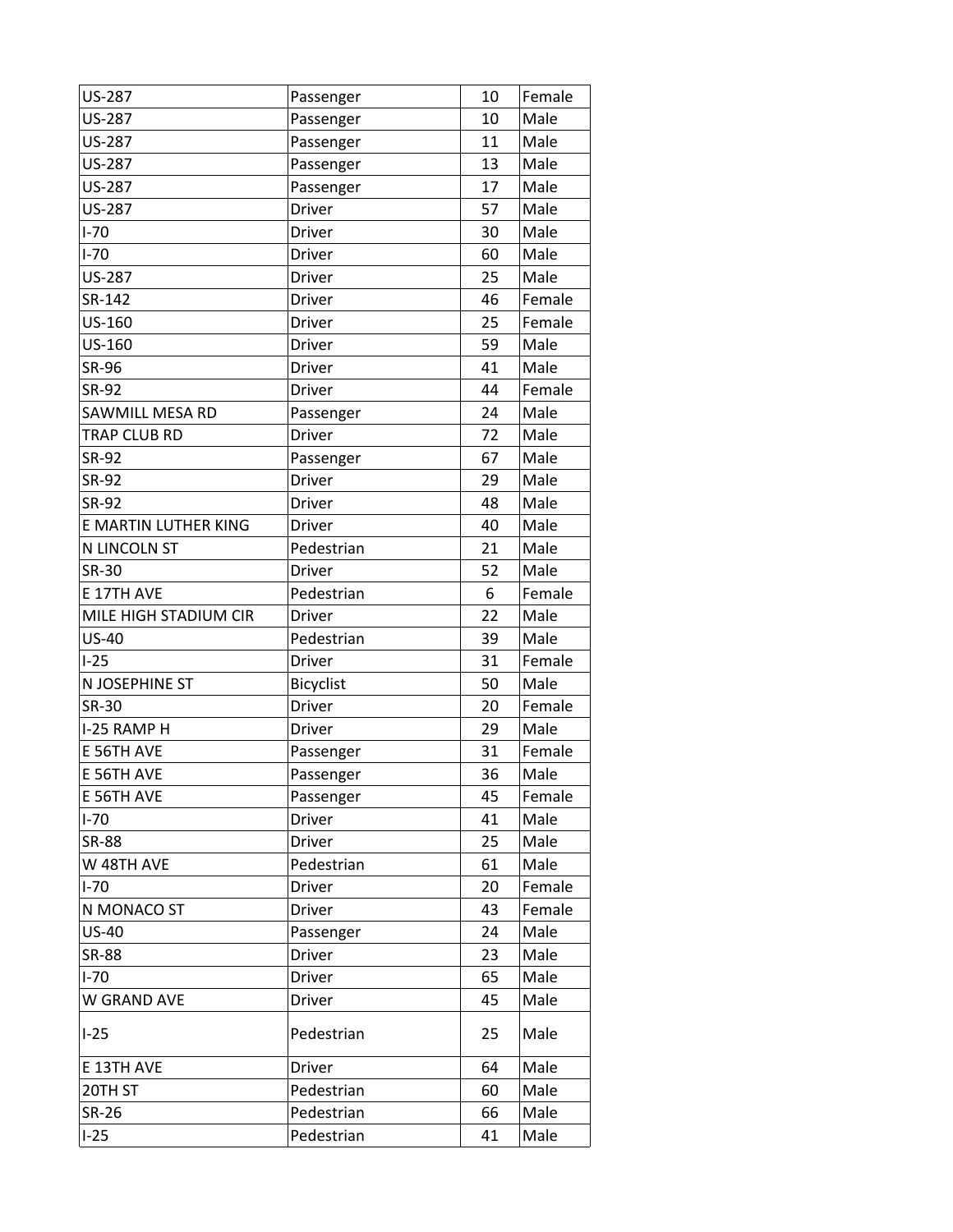| <b>US-40</b>                | Pedestrian       | 80 | Male   |
|-----------------------------|------------------|----|--------|
| E 14TH AVE                  | <b>Driver</b>    | 49 | Male   |
| W 9TH AVE                   | Pedestrian       | 63 | Male   |
| <b>S PLATTE RIVER DR</b>    | <b>Driver</b>    | 42 | Male   |
| $SR-2$                      | Pedestrian       | 49 | Male   |
| E CHERRY CREEK DR N         | Passenger        | 50 | Male   |
| <b>US-85</b>                | Passenger        | 64 | Female |
| <b>US-85</b>                | <b>Driver</b>    | 69 | Male   |
| <b>HIGHLANDS RANCH PKWY</b> | Driver           | 27 | Male   |
| $I-25$                      | Passenger        | 52 | Male   |
| $I-25$                      | <b>Driver</b>    | 19 | Female |
| <b>COUNTY LINE RD</b>       | Driver           | 43 | Male   |
| <b>US-85</b>                | Driver           | 57 | Female |
| SR-470                      | <b>Driver</b>    | 30 | Male   |
| <b>CROWFOOT VALLEY RD</b>   | Driver           | 47 | Female |
| <b>RIDGEGATE PKWY</b>       | <b>Driver</b>    | 68 | Female |
| <b>INSPIRATION DR</b>       | <b>Driver</b>    | 24 | Male   |
| <b>ENDERUD RD</b>           | <b>Driver</b>    | 19 | Male   |
| <b>I-70 FRONTAGE RD S</b>   | Pedestrian       | 32 | Male   |
| $I-70$                      | Driver           | 57 | Male   |
| $I-70$                      | Driver           | 19 | Male   |
| $1 - 70$                    | Driver           | 71 | Female |
| N UNION BLVD                | Driver           | 20 | Female |
| W ALLEGHENY DR              | Driver           | 40 | Male   |
| <b>BIJOU ST</b>             | Pedestrian       | 44 | Male   |
| <b>VICKERS DR</b>           | <b>Driver</b>    | 23 | Male   |
| <b>LEXINGTON DR</b>         | <b>Driver</b>    | 47 | Male   |
| <b>SR-83</b>                | Passenger        | 60 | Female |
| <b>CENTENNIAL BLVD</b>      | Passenger        | 22 | Male   |
| E UINTAH ST                 | <b>Driver</b>    | 54 | Female |
| <b>HARRISVILLE RD</b>       | Driver           | 25 | Female |
| N ACADEMY BLVD              | Driver           | 34 | Male   |
| <b>JUDGE ORR RD</b>         | Passenger        | 75 | Female |
| <b>FLINTRIDGE DR</b>        | <b>Driver</b>    | 33 | Male   |
| $I-25$                      | Driver           | 53 | Male   |
| RANGEWOOD DR                | Driver           | 19 | Male   |
| SR-115                      | Driver           | 53 | Male   |
| US-24 BUSN RT               | <b>Driver</b>    | 52 | Male   |
| <b>S CIRCLE DR</b>          | <b>Bicyclist</b> | 44 | Male   |
| $I-25$                      | <b>Driver</b>    | 54 | Male   |
| <b>ACADEMY BLVD</b>         | Driver           | 59 | Female |
| <b>EASTONVILLE RD</b>       | Driver           | 28 | Male   |
| <b>WALKER RD</b>            | <b>Driver</b>    | 23 | Male   |
| <b>HODGEN RD</b>            | Passenger        | 24 | Female |
| SR-94                       | Driver           | 41 | Female |
| N CIRCLE DR                 | Driver           | 77 | Female |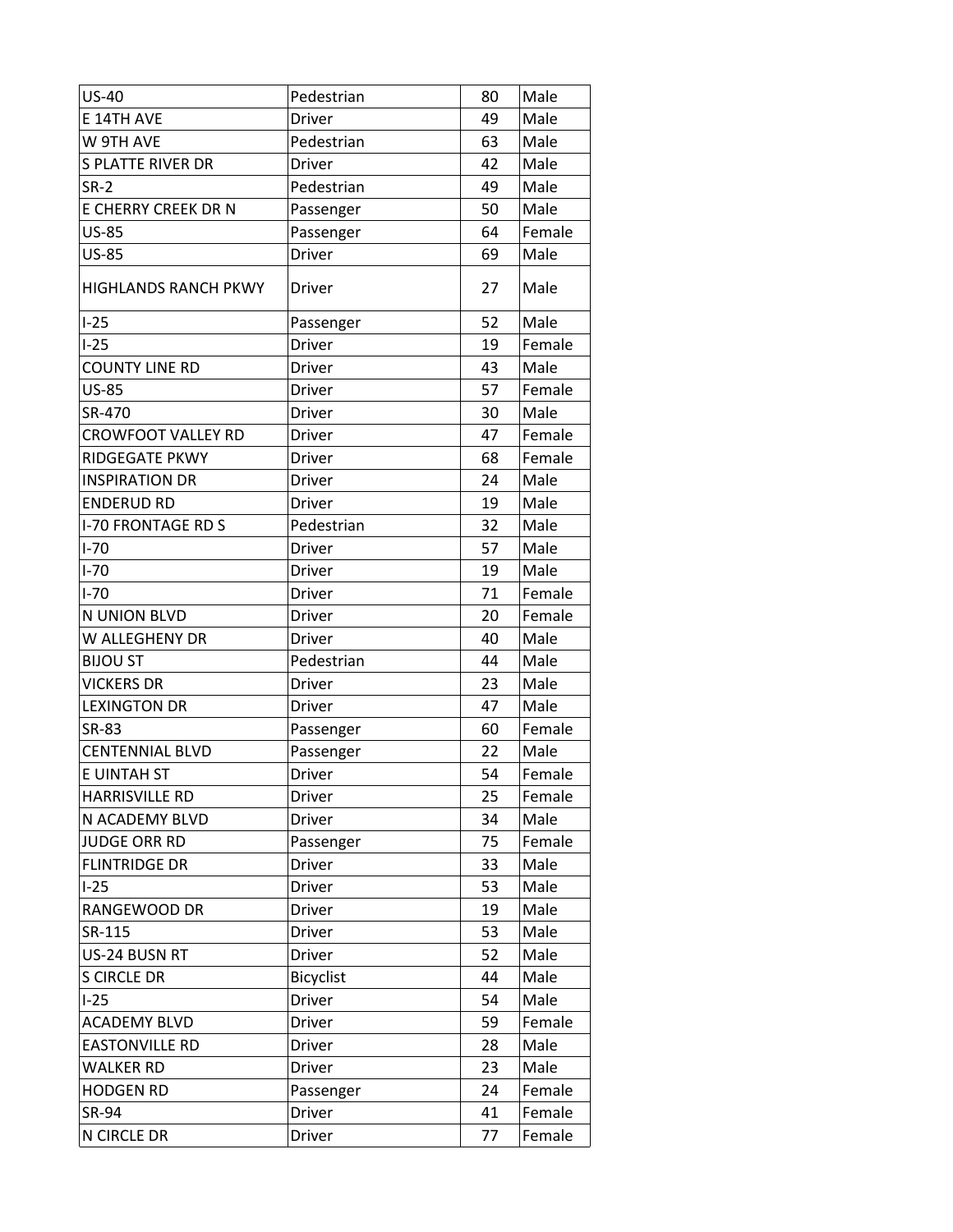| <b>GARDEN OF THE GODS</b> | Driver        | 21 | Male   |
|---------------------------|---------------|----|--------|
| <b>RAMAH HWY</b>          | Driver        | 39 | Female |
| <b>CHEYENNE BLVD</b>      | <b>Driver</b> | 62 | Male   |
| <b>SR-21</b>              | Passenger     | 25 | Male   |
| <b>S HANCOCK EXPWY</b>    | Driver        | 59 | Female |
| SR-115                    | Driver        | 51 | Male   |
| $I-25$                    | Driver        | 36 | Male   |
| $I-25$                    | Passenger     | 36 | Female |
| $I-25$                    | <b>Driver</b> | 38 | Male   |
| E FOUNTAIN BLVD           | Passenger     | 46 | Female |
| E FOUNTAIN BLVD           | <b>Driver</b> | 48 | Male   |
| SR-94                     | Driver        | 40 | Male   |
| <b>FOUNTAIN BLVD</b>      | Driver        | 28 | Male   |
| <b>CURTIS RD</b>          | Driver        | 17 | Female |
| SR-115                    | Passenger     | 19 | Female |
| <b>FONTAINE BLVD</b>      | <b>Driver</b> | 16 | Male   |
| <b>ELBERT ROAD</b>        | <b>Driver</b> | 17 | Female |
| <b>FONTAINE BLVD</b>      | <b>Driver</b> | 17 | Female |
| $I-25$                    | <b>Driver</b> | 60 | Male   |
| $I-70$                    | Driver        | 57 | Male   |
| CR-154                    | Passenger     | 17 | Male   |
| CR-106                    | <b>Driver</b> | 41 | Male   |
| <b>4TH STREET</b>         | Driver        | 17 | Female |
| <b>CR-28</b>              | Driver        | 72 | Female |
| <b>US-50</b>              | Driver        | 78 | Male   |
| POPLAR AVE                | Driver        | 46 | Female |
| <b>US-50</b>              | Passenger     | 56 | Male   |
| <b>US-50</b>              | <b>Driver</b> | 29 | Female |
| <b>US-50</b>              | Pedestrian    | 56 | Male   |
| SR-115                    | <b>Driver</b> | 56 | Male   |
| <b>US-50</b>              | <b>Driver</b> | 26 | Male   |
| $I-70$                    | Driver        | 51 | Male   |
| $I-70$                    | <b>Driver</b> | 54 | Female |
| $I-70$                    | Driver        | 35 | Male   |
| $I-70$                    | <b>Driver</b> | 27 | Male   |
| SR-82                     | <b>Driver</b> | 24 | Female |
| $US-6$                    | <b>Driver</b> | 82 | Male   |
| CR-114                    | Passenger     | 18 | Female |
| <b>TOLLAND RD</b>         | Passenger     | 43 | Male   |
| <b>US-40</b>              | <b>Driver</b> | 60 | Male   |
| $CR-3$                    | Bicyclist     | 55 | Male   |
| <b>US-50</b>              | <b>Driver</b> | 59 | Male   |
| <b>US-50</b>              | Driver        | 77 | Male   |
| <b>US-50</b>              | <b>Driver</b> | 69 | Female |
| <b>CR-50</b>              | Driver        | 62 | Male   |
| US-160                    | Passenger     | 21 | Female |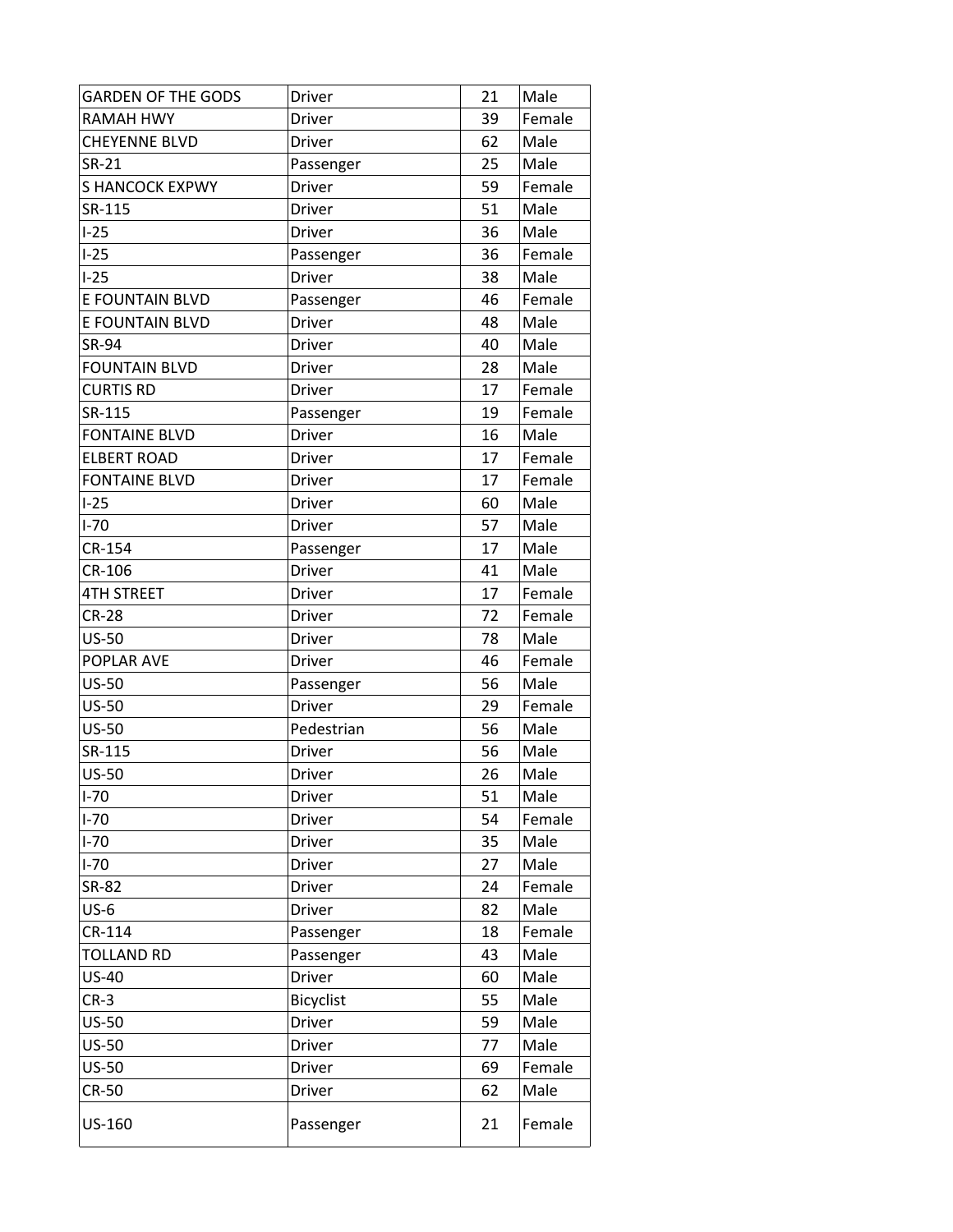| SR-69                     | Driver           | 28 | Male   |
|---------------------------|------------------|----|--------|
| SR-69                     | <b>Driver</b>    | 51 | Female |
| $I-70$                    | Passenger        | 24 | Male   |
| W 64TH AVE                | Pedestrian       | 74 | Female |
| SR-93                     | <b>Driver</b>    | 18 | Female |
| SR-93                     | Passenger        | 19 | Female |
| <b>US-40</b>              | Pedestrian       | 45 | Male   |
| <b>SR-95</b>              | <b>Driver</b>    | 34 | Male   |
| <b>S SIMMS ST</b>         | <b>Driver</b>    | 39 | Male   |
| <b>SHADOW MOUNTAIN DR</b> | Passenger        | 21 | Male   |
| $US-6$                    | <b>Driver</b>    | 51 | Male   |
| SR-391                    | Pedestrian       | 49 | Female |
| W 38TH AVE                | <b>Driver</b>    | 86 | Male   |
| <b>US-40</b>              | Driver           | 49 | Male   |
| <b>EAST ST</b>            | <b>Driver</b>    | 20 | Female |
| <b>KIPLING ST</b>         | <b>Driver</b>    | 37 | Female |
| $US-6$                    | <b>Driver</b>    | 85 | Male   |
| CR-126                    | Driver           | 37 | Male   |
| <b>US-85</b>              | Passenger        | 75 | Male   |
| SR-121                    | Pedestrian       | 41 | Male   |
| <b>US-285</b>             | Driver           | 63 | Male   |
| SR-121                    | Pedestrian       | 41 | Male   |
| $I-70$                    | <b>Driver</b>    | 53 | Male   |
| $I-70$                    | Passenger        | 52 | Female |
| SR-8                      | Driver           | 99 | Male   |
| W 48TH AVE                | Driver           | 31 | Male   |
| SR-391                    | Driver           | 24 | Male   |
| SR-8                      | Bicyclist        | 70 | Male   |
| PLEASANT PARK RD          | Driver           | 53 | Female |
| W 100TH AVE               | <b>Bicyclist</b> | 52 | Male   |
| W ALAMEDA AVE             | Driver           | 37 | Female |
| <b>OAK ST</b>             | Passenger        | 17 | Female |
| OAK ST                    | Driver           | 18 | Male   |
| W 92ND AVE                | <b>Driver</b>    | 81 | Female |
| SR-59                     | Driver           | 55 | Male   |
| $CR-11$                   | <b>Driver</b>    | 17 | Female |
| $I-70$                    | Driver           | 30 | Female |
| SR-172                    | Driver           | 77 | Male   |
| US-160                    | Passenger        | 10 | Male   |
| US-160                    | <b>Driver</b>    | 51 | Male   |
| US-160                    | Driver           | 53 | Male   |
| US-160                    | Driver           | 73 | Female |
| US-160                    | Passenger        | 86 | Male   |
| SR-151                    | Passenger        | 18 | Male   |
| SR-151                    | <b>Driver</b>    | 19 | Male   |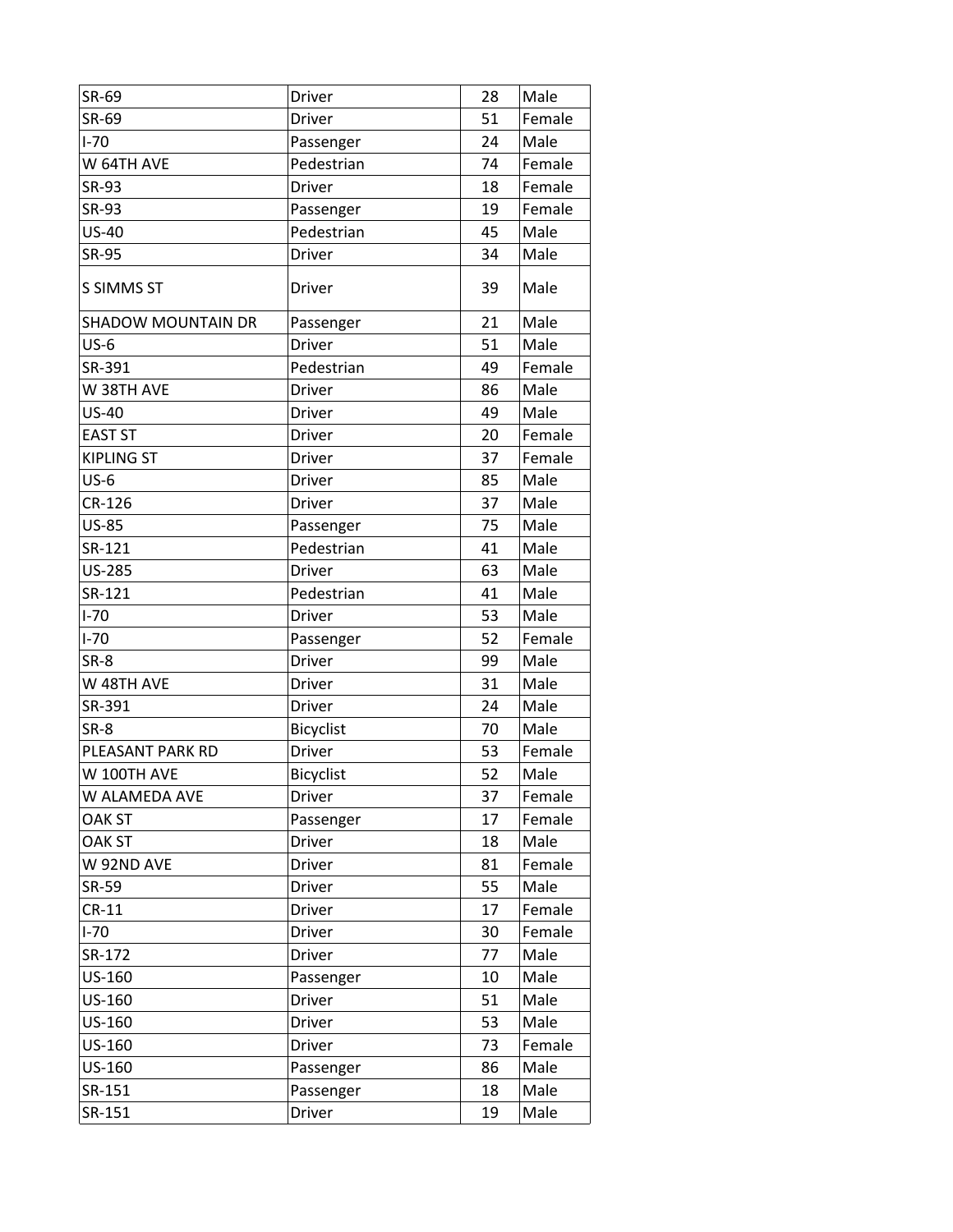| SR-151                 | Passenger              | 21 | Male   |
|------------------------|------------------------|----|--------|
| US-550                 | <b>Driver</b>          | 24 | Male   |
| CR-501                 | <b>Driver</b>          | 57 | Male   |
| $I-25$                 | <b>Driver</b>          | 59 | Female |
| N OVERLAND TRAIL       | Driver                 | 21 | Female |
| $I-25$                 | <b>Driver</b>          | 20 | Male   |
| <b>CR-30</b>           | <b>Driver</b>          | 54 | Male   |
| <b>US-287</b>          | <b>Driver</b>          | 32 | Female |
| <b>CR-43</b>           | <b>Driver</b>          | 28 | Female |
| <b>SHIELDS ST</b>      | <b>Driver</b>          | 57 | Male   |
| <b>LINCOLN AVE</b>     | <b>Driver</b>          | 52 | Male   |
| TIMBERLINE RD          | Passenger              | 23 | Female |
| SR-14                  | <b>Driver</b>          | 28 | Male   |
| $I-25$                 | Passenger              | 43 | Female |
| $CR-3$                 | <b>Driver</b>          | 18 | Male   |
| <b>US-34</b>           | <b>Driver</b>          | 52 | Male   |
| $CR-23$                | <b>Driver</b>          | 53 | Male   |
| <b>US-287</b>          | <b>Driver</b>          | 23 | Male   |
| <b>CR-29</b>           | Driver                 | 42 | Male   |
| <b>US-287</b>          | Passenger              | 23 | Male   |
| <b>HARMONY RD</b>      | Personal Conveyence    | 54 | Male   |
|                        |                        |    |        |
| <b>US-34</b>           | <b>Driver</b>          | 19 | Male   |
| <b>74E</b>             | <b>Driver</b>          | 58 | Male   |
| <b>HORSETOOTH RD</b>   |                        | 32 | Female |
| <b>US-34</b>           | Passenger<br>Passenger | 76 | Female |
| $I-25$                 | Passenger              | 78 | Male   |
| $I-25$                 | <b>Driver</b>          | 61 | Male   |
| <b>SR-94</b>           | <b>Driver</b>          | 31 | Male   |
| $I-70$                 | Driver                 | 23 | Male   |
| $I-70$                 | <b>Driver</b>          | 22 | Female |
| $I-70$                 | Passenger              | 57 | Male   |
| $I-76$                 | Passenger              | 64 | Female |
| $I-76$                 | Passenger              | 45 | Male   |
| D <sub>1</sub> /2 ROAD | Passenger              | 39 | Male   |
| SR-70 BUSN RT          | <b>Driver</b>          | 82 | Male   |
| <b>US-50</b>           | <b>Driver</b>          | 57 | Male   |
| E ROAD                 | <b>Driver</b>          | 43 | Male   |
| SR-141                 | <b>Driver</b>          | 74 | Male   |
| 45 1/2 ROAD            | Driver                 | 53 | Male   |
| $US-6$                 | <b>Driver</b>          | 26 | Male   |
| $I-70$                 | <b>Driver</b>          | 42 | Male   |
| $I-70$                 | Passenger              | 49 | Female |
| $I-70$                 | <b>Driver</b>          | 50 | Male   |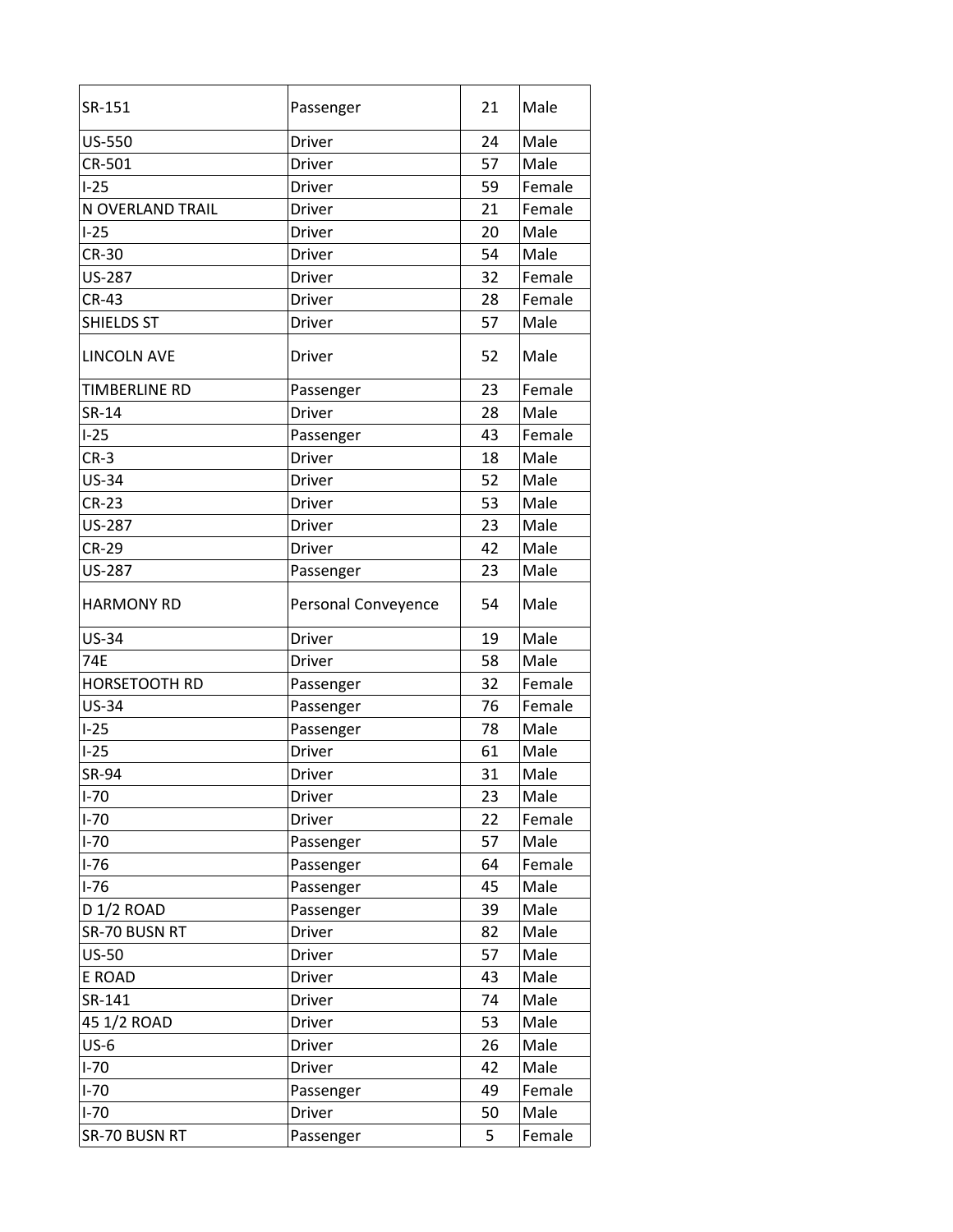| $I-70$                  | <b>Driver</b>       | 27 | Male   |
|-------------------------|---------------------|----|--------|
| <b>CANYON TRAIL</b>     | Pedestrian          | 50 | Female |
| $I-70$                  | <b>Driver</b>       | 29 | Male   |
| $I-70$                  | <b>Driver</b>       | 59 | Male   |
| SR-141                  | <b>Driver</b>       | 19 | Male   |
| $US-6$                  | Passenger           | 20 | Female |
| $US-6$                  | <b>Driver</b>       | 21 | Male   |
| 25 1/2 ROAD             | Driver              | 53 | Male   |
| US-160                  | <b>Driver</b>       | 59 | Male   |
| US-40                   | Driver              | 20 | Male   |
| <b>US-40</b>            | <b>Driver</b>       | 48 | Female |
| SR-13                   | Driver              | 47 | Male   |
| $CR-51$                 | <b>Driver</b>       | 62 | Male   |
| US-160 RAMP             | Driver              | 54 | Male   |
| US-491                  | <b>Driver</b>       | 57 | Male   |
| <b>G ROAD</b>           | Driver              | 65 | Male   |
| US-160                  | Passenger           | 26 | Male   |
| US-491                  | <b>Driver</b>       | 57 | Male   |
| SR-141                  | <b>Driver</b>       | 59 | Male   |
| SR-141                  | Driver              | 61 | Male   |
| SR-92                   | <b>Driver</b>       | 50 | Male   |
| <b>CIMARRON RD</b>      | <b>Driver</b>       | 38 | Male   |
| N PROSPECT ST           | Driver              | 16 | Male   |
| N PROSPECT ST           | Passenger           | 22 | Male   |
| <b>US-34</b>            | <b>Driver</b>       | 88 | Female |
| <b>CANAL RD</b>         | <b>Driver</b>       | 56 | Male   |
| SR-266                  | Personal Conveyence | 99 | Male   |
| <b>US-50</b>            | Passenger           | 74 | Male   |
| <b>CR-28</b>            | Driver              | 21 | Male   |
| <b>CR-28</b>            | Passenger           | 21 | Male   |
| US-350                  | Passenger           | 6  | Male   |
| US-350                  | <b>Driver</b>       | 24 | Female |
| <b>CR-43</b>            | <b>Driver</b>       | 37 | Male   |
| US-285                  | Driver              | 56 | Male   |
| <b>SR-9</b>             | Passenger           | 24 | Male   |
| SR-82                   | <b>Driver</b>       | 21 | Male   |
| <b>SR-82</b>            | <b>Driver</b>       | 68 | Male   |
| SR-82                   | <b>Driver</b>       | 77 | Male   |
| <b>US-50</b>            | <b>Driver</b>       | 28 | Male   |
| N ROAD                  | Driver              | 52 | Male   |
| US-50                   | <b>Driver</b>       | 23 | Male   |
| <b>BERGEMANN RD</b>     | Pedestrian          | 24 | Male   |
| W CELLINI DR            | <b>Driver</b>       | 47 | Male   |
| <b>I-25 FRONTAGE RD</b> | Pedestrian          | 20 | Male   |
| <b>US-50</b>            | <b>Driver</b>       | 53 | Male   |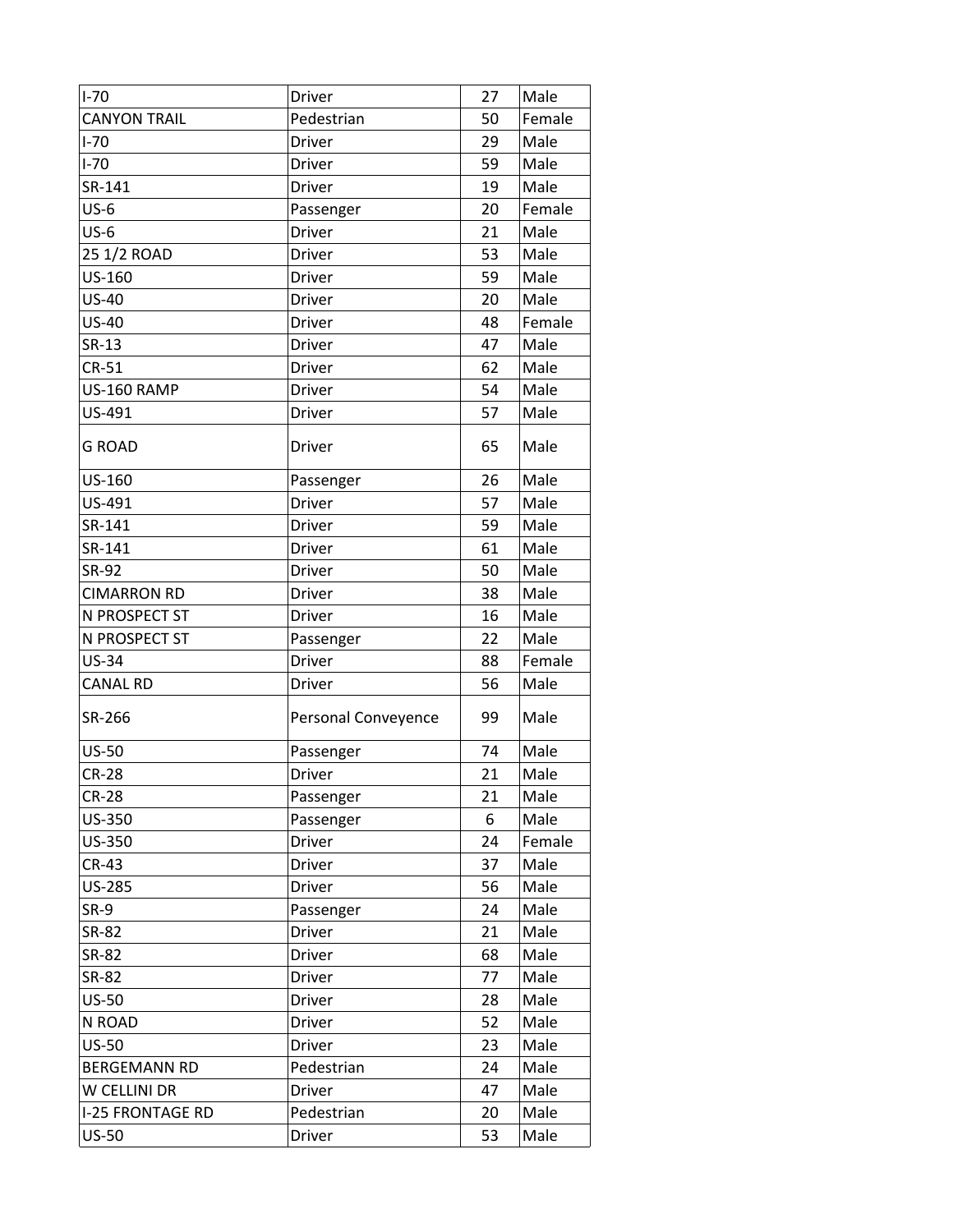| <b>SR-45</b>          | Driver        | 54 | Female |
|-----------------------|---------------|----|--------|
| <b>SR-45</b>          | Passenger     | 61 | Male   |
| $I-25$                | Passenger     | 12 | Male   |
| <b>MICHIGAN ST</b>    | Driver        | 25 | Female |
| <b>SR-45</b>          | Pedestrian    | 9  | Male   |
| SR-96                 | Pedestrian    | 43 | Male   |
| N ELIZABETH ST        | Pedestrian    | 53 | Male   |
| <b>MCCULLOCH BLVD</b> | <b>Driver</b> | 25 | Female |
| US-50 BUSN RT         | <b>Driver</b> | 34 | Male   |
| W NORTHERN AVE        | <b>Driver</b> | 30 | Male   |
| E HOMER DR            | Driver        | 36 | Male   |
| 30TH LN               | Driver        | 40 | Male   |
| I-25 RAMP B           | Driver        | 23 | Male   |
| $US-50$               | Driver        | 21 | Female |
| <b>BOONE RD</b>       | Driver        | 58 | Male   |
| <b>SR-78</b>          | <b>Driver</b> | 18 | Male   |
| $I-25$                | Driver        | 61 | Male   |
| $I-25$                | Driver        | 64 | Male   |
| <b>S PRAIRIE AVE</b>  | Pedestrian    | 57 | Male   |
| US-50 BUSN RT         | <b>Driver</b> | 32 | Male   |
| <b>CR-23</b>          | <b>Driver</b> | 21 | Male   |
| SR-139                | Passenger     | 37 | Male   |
| SR-139                | Driver        | 40 | Male   |
| SR-139                | Passenger     | 47 | Male   |
| 3 WEST                | Driver        | 21 | Male   |
| <b>US-40</b>          | Driver        | 22 | Female |
| SR-131                | Driver        | 37 | Male   |
| CR-67                 | Driver        | 54 | Male   |
| SR-114                | Driver        | 48 | Male   |
| <b>US-285</b>         | Driver        | 26 | Male   |
| SR-145                | <b>Driver</b> | 60 | Male   |
| $I-70$                | Passenger     | 19 | Male   |
| SR-9                  | Driver        | 17 | Female |
| $I-70$                | Passenger     | 4  | Male   |
| CR-124                | Driver        | 18 | Male   |
| <b>HEENEY RD</b>      | Driver        | 58 | Male   |
| $US-6$                | Driver        | 56 | Male   |
| $I-70$                | Passenger     | 31 | Female |
| <b>BOREAS PASS RD</b> | Driver        | 46 | Male   |
| SR-67                 | Passenger     | 54 | Female |
| $I-76$                | Passenger     | 28 | Male   |
| SR-71                 | Driver        | 60 | Male   |
| <b>CR-30</b>          | Driver        | 56 | Male   |
| <b>CR-43</b>          | Passenger     | 18 | Male   |
| <b>CR-74</b>          | Driver        | 18 | Male   |
| SR-392                | <b>Driver</b> | 68 | Male   |
| SR-52                 | <b>Driver</b> | 86 | Male   |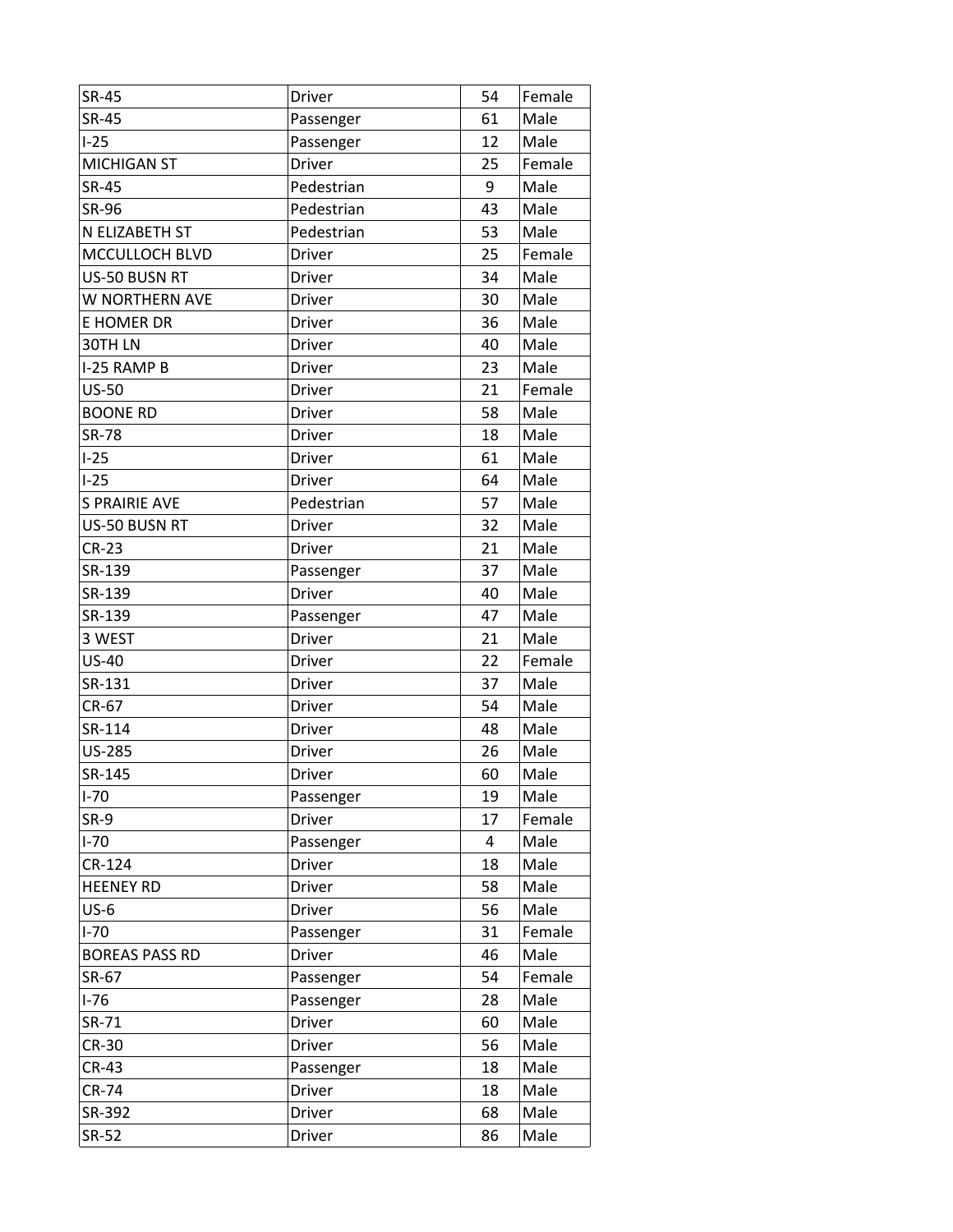| SR-52         | Driver           | 43  | Male   |
|---------------|------------------|-----|--------|
| E 9TH AVE     | <b>Driver</b>    | 22  | Male   |
| <b>US-85</b>  | <b>Driver</b>    | 36  | Male   |
| I-25 RAMP B   | Driver           | 36  | Male   |
| <b>CR-84</b>  | Driver           | 39  | Male   |
| 35TH AVE      | Driver           | 68  | Male   |
| SR-52         | <b>Driver</b>    | 42  | Female |
| SR-392        | <b>Driver</b>    | 43  | Female |
| $I-25$        | Driver           | 36  | Male   |
| SR-66         | Passenger        | 75  | Female |
| <b>SR-52</b>  | <b>Driver</b>    | 20  | Male   |
| $CR-13$       | Passenger        | 78  | Female |
| <b>US-85</b>  | Driver           | 55  | Male   |
| $CR-43$       | Driver           | 21  | Male   |
| US-34 BUSN RT | <b>Bicyclist</b> | 62  | Male   |
| SR-66         | <b>Driver</b>    | 42  | Male   |
| SR-14         | <b>Driver</b>    | 67  | Male   |
| SR-14         | <b>Driver</b>    | 999 | Male   |
| $CR-22$       | <b>Driver</b>    | 24  | Male   |
| $CR-22$       | Passenger        | 26  | Male   |
| <b>US-34</b>  | <b>Driver</b>    | 78  | Male   |
| F ST          | <b>Driver</b>    | 51  | Male   |
| SR-92         | <b>Driver</b>    | 32  | Male   |
| <b>CR-90</b>  | Driver           | 58  | Female |
| 44TH AVE      | Pedestrian       | 92  | Female |
| <b>CR-57</b>  | Passenger        | 35  | Male   |
| <b>CR-74</b>  | Driver           | 47  | Male   |
| <b>CR-49</b>  | Driver           | 31  | Male   |
| <b>CR-49</b>  | Driver           | 45  | Male   |
| CR-121        | <b>Driver</b>    | 60  | Male   |
| SR-119        | Driver           | 35  | Male   |
| <b>CR-68</b>  | Driver           | 43  | Female |
| <b>US-34</b>  | Driver           | 31  | Male   |
| <b>US-385</b> | Driver           | 44  | Male   |
| <b>US-385</b> | Driver           | 45  | Female |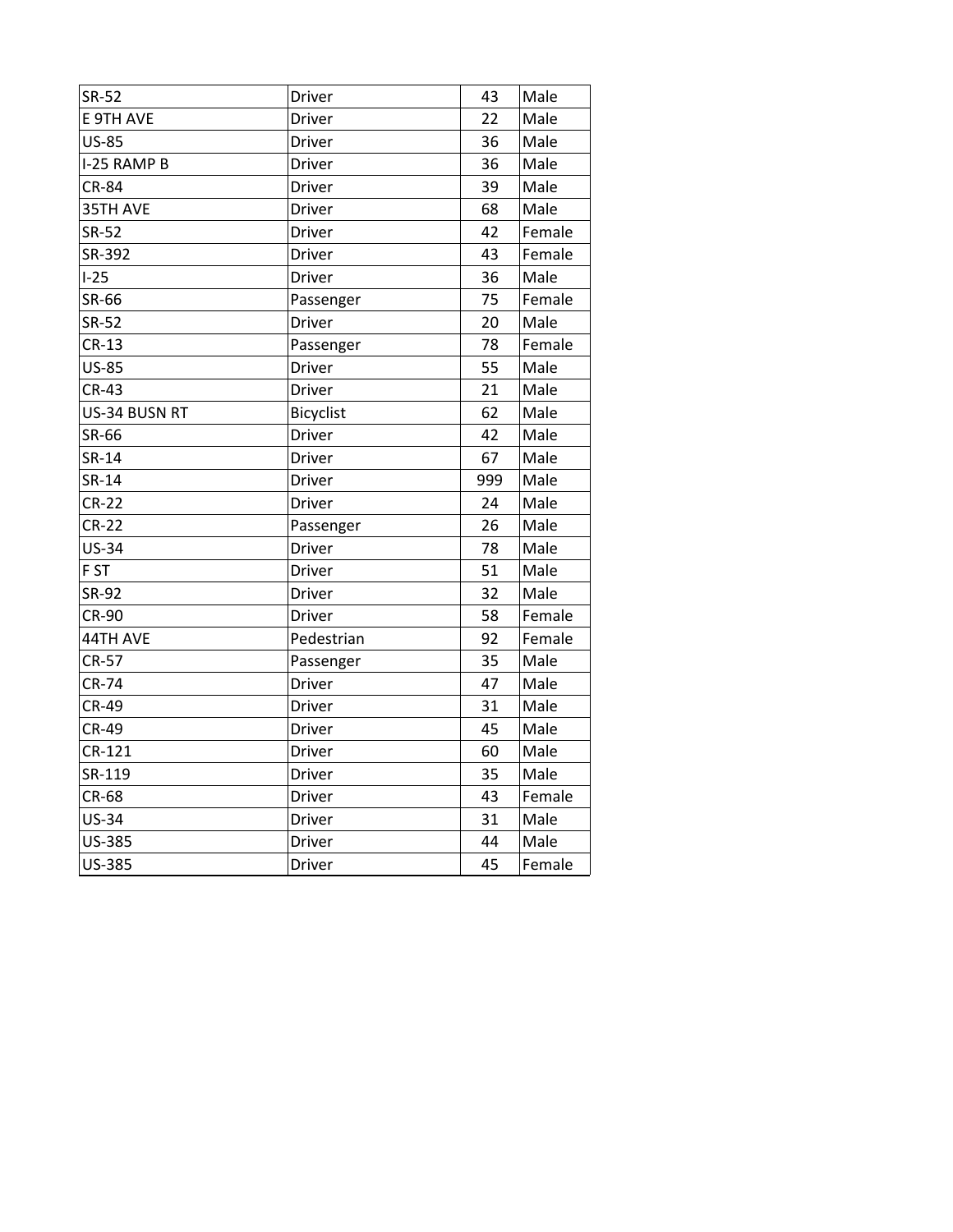| Race                            | <b>Hispanic Origin</b>       | <b>Occupant Restraint</b>        |
|---------------------------------|------------------------------|----------------------------------|
| White                           | Non-Hispanic                 | PED                              |
| White                           | Non-Hispanic                 | Lap & Shoulder Belt              |
| White                           | Hispanic, Other Unk Origin   | Lap Belt Only                    |
| White                           | Hispanic, Other Unk Origin   | Lap & Shoulder Belt              |
| White                           | Hispanic, Other Unk Origin   | Lap & Shoulder Belt              |
| White                           | Hispanic, Other Unk Origin   | Unrestrained                     |
| White                           | Hispanic, Other Unk Origin   | Lap & Shoulder Belt              |
| White                           | Mexican                      | Unrestrained                     |
| White                           | Mexican                      | Lap & Shoulder Belt              |
| White                           | Non-Hispanic                 | Lap & Shoulder Belt              |
| White                           | Non-Hispanic                 | <b>MC</b>                        |
| Other Asian or Pacific Islander | Non-Hispanic                 | Unrestrained                     |
| White                           | Non-Hispanic                 | <b>MC</b>                        |
| White                           | Central or S. American       | PED                              |
| White                           | Mexican                      | Unrestrained                     |
| White                           | Non-Hispanic                 | Lap & Shoulder Belt<br><b>MC</b> |
| White                           | Mexican                      | PED                              |
| White                           | Non-Hispanic                 | Unrestrained                     |
| White                           | Mexican                      | Unrestrained                     |
| White                           | Non-Hispanic                 | <b>MC</b>                        |
| White                           | Non-Hispanic                 | <b>MC</b>                        |
| White<br>White                  | Non-Hispanic<br>Mexican      | PED                              |
| White                           | Mexican                      | Unrestrained                     |
| White                           | Hispanic, Other Unk Origin   | PED                              |
| White                           | Non-Hispanic                 | Lap & Shoulder Belt              |
| White                           | Mexican                      | Lap & Shoulder Belt              |
| White                           |                              | Unrestrained                     |
| <b>Black</b>                    | Non-Hispanic<br>Non-Hispanic | Unrestrained                     |
|                                 |                              |                                  |
| White                           | Non-Hispanic                 | Unrestrained                     |
| White                           | Hispanic, Other Unk Origin   | Unrestrained<br><b>MC</b>        |
| White                           | Non-Hispanic                 |                                  |
| White                           | Hispanic, Other Unk Origin   | Unrestrained                     |
| <b>Black</b>                    | Non-Hispanic                 | PED                              |
| White                           | Non-Hispanic                 | Unrestrained                     |
| White                           | Non-Hispanic                 | Lap & Shoulder Belt              |
| White<br>White                  | Non-Hispanic                 | Lap & Shoulder Belt              |
| White                           | Non-Hispanic<br>Mexican      | Unrestrained<br>PED              |
|                                 |                              |                                  |
| <b>Black</b>                    | Non-Hispanic                 | Unrestrained                     |
| White                           | Non-Hispanic                 | MC                               |
| White                           | Non-Hispanic                 | MC                               |
| <b>Black</b>                    | Non-Hispanic                 | Unrestrained                     |
| White                           | Non-Hispanic                 | MC                               |
| White                           | Mexican                      | MC                               |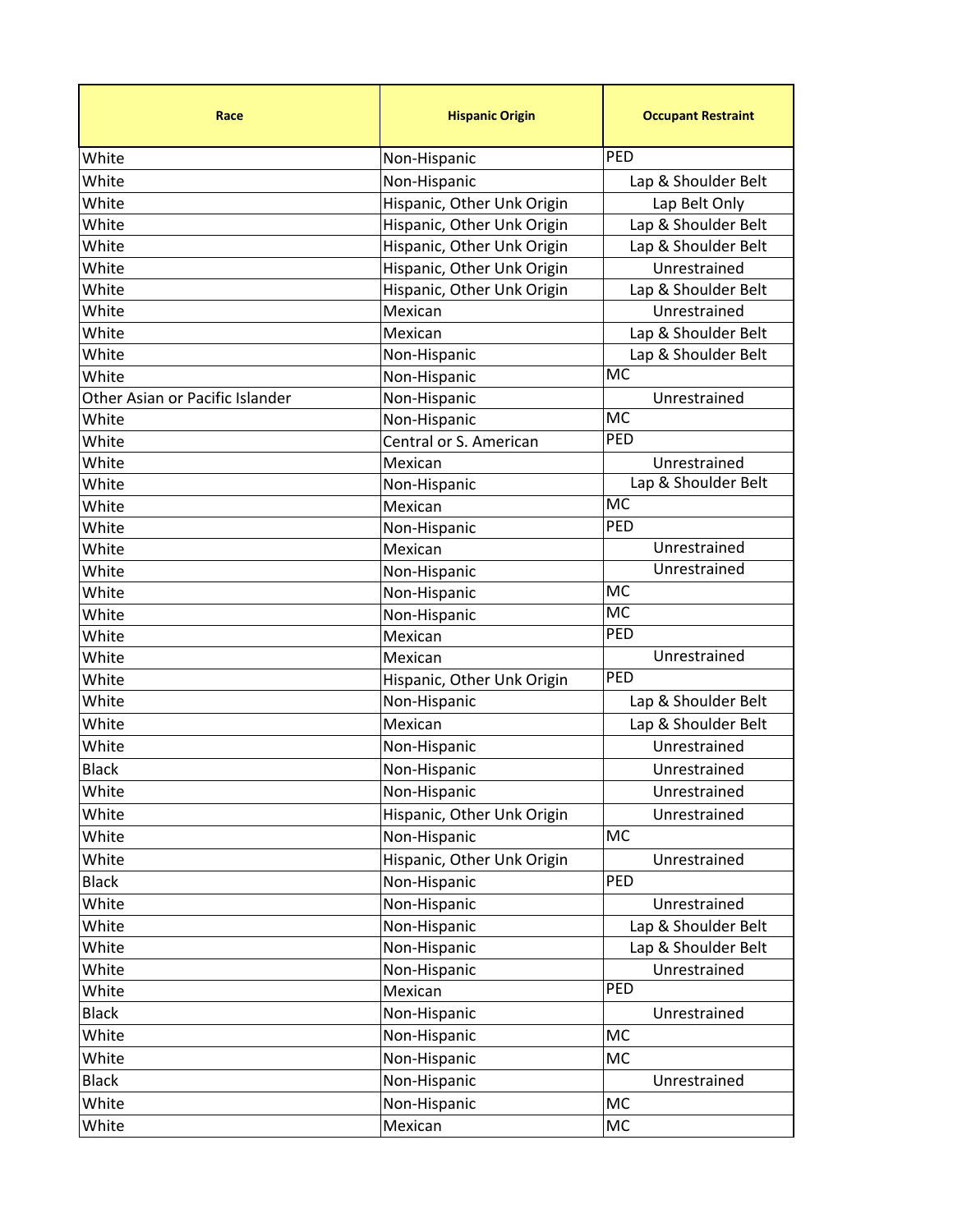| All other races                       | Non-Hispanic               | PED                 |
|---------------------------------------|----------------------------|---------------------|
| White                                 | Non-Hispanic               | PED                 |
| American Indian (incl Aleuts and Esk) | Non-Hispanic               | MC                  |
| <b>Black</b>                          | Non-Hispanic               | <b>MC</b>           |
| White                                 | Non-Hispanic               | <b>MC</b>           |
| White                                 | Non-Hispanic               | PED                 |
| <b>Black</b>                          | Non-Hispanic               | Unrestrained        |
| White                                 | Non-Hispanic               | <b>BIKE</b>         |
| White                                 | Central or S. American     | Unrestrained        |
| White                                 | Mexican                    | Unrestrained        |
| White                                 | Non-Hispanic               | Unrestrained        |
| <b>Black</b>                          | Non-Hispanic               | Lap & Shoulder Belt |
| White                                 | Non-Hispanic               | PED                 |
| White                                 | Hispanic, Other Unk Origin | Unrestrained        |
| White                                 | Non-Hispanic               | Unrestrained        |
| White                                 | Non-Hispanic               | Unrestrained        |
| White                                 | Non-Hispanic               | <b>MC</b>           |
| White                                 | Non-Hispanic               | Unrestrained        |
| White                                 | Non-Hispanic               | Unrestrained        |
| White                                 | Non-Hispanic               | Unrestrained        |
| Other Asian or Pacific Islander       | Non-Hispanic               | Lap & Shoulder Belt |
| White                                 | Non-Hispanic               | Lap & Shoulder Belt |
| White                                 | Non-Hispanic               | PED                 |
| White                                 | Non-Hispanic               | <b>PED</b>          |
| White                                 | Non-Hispanic               | Unrestrained        |
| White                                 | Non-Hispanic               | Unrestrained        |
| White                                 | Non-Hispanic               | <b>BIKE</b>         |
| White                                 | Non-Hispanic               | Lap & Shoulder Belt |
| White                                 | Mexican                    | PED                 |
| White                                 | Non-Hispanic               | Lap & Shoulder Belt |
| White                                 | Non-Hispanic               | Lap & Shoulder Belt |
| White                                 | Non-Hispanic               | Unrestrained        |
| White                                 | Non-Hispanic               | Unrestrained        |
| White                                 | Non-Hispanic               | PED                 |
| White                                 | Non-Hispanic               | <b>MC</b>           |
| White                                 | Non-Hispanic               | PED                 |
| White                                 | Non-Hispanic               | Unrestrained        |
| White                                 | Non-Hispanic               | PED                 |
| White                                 | Non-Hispanic               | Unrestrained        |
| White                                 | Non-Hispanic               | Unrestrained        |
| White                                 | Non-Hispanic               | Unrestrained        |
| White                                 | Non-Hispanic               | Lap & Shoulder Belt |
| White                                 | Non-Hispanic               | Lap & Shoulder Belt |
| White                                 | Non-Hispanic               | Unrestrained        |
| White                                 | Hispanic, Other Unk Origin | Lap & Shoulder Belt |
| White                                 | Non-Hispanic               | Unrestrained        |
| White                                 | Non-Hispanic               | Unrestrained        |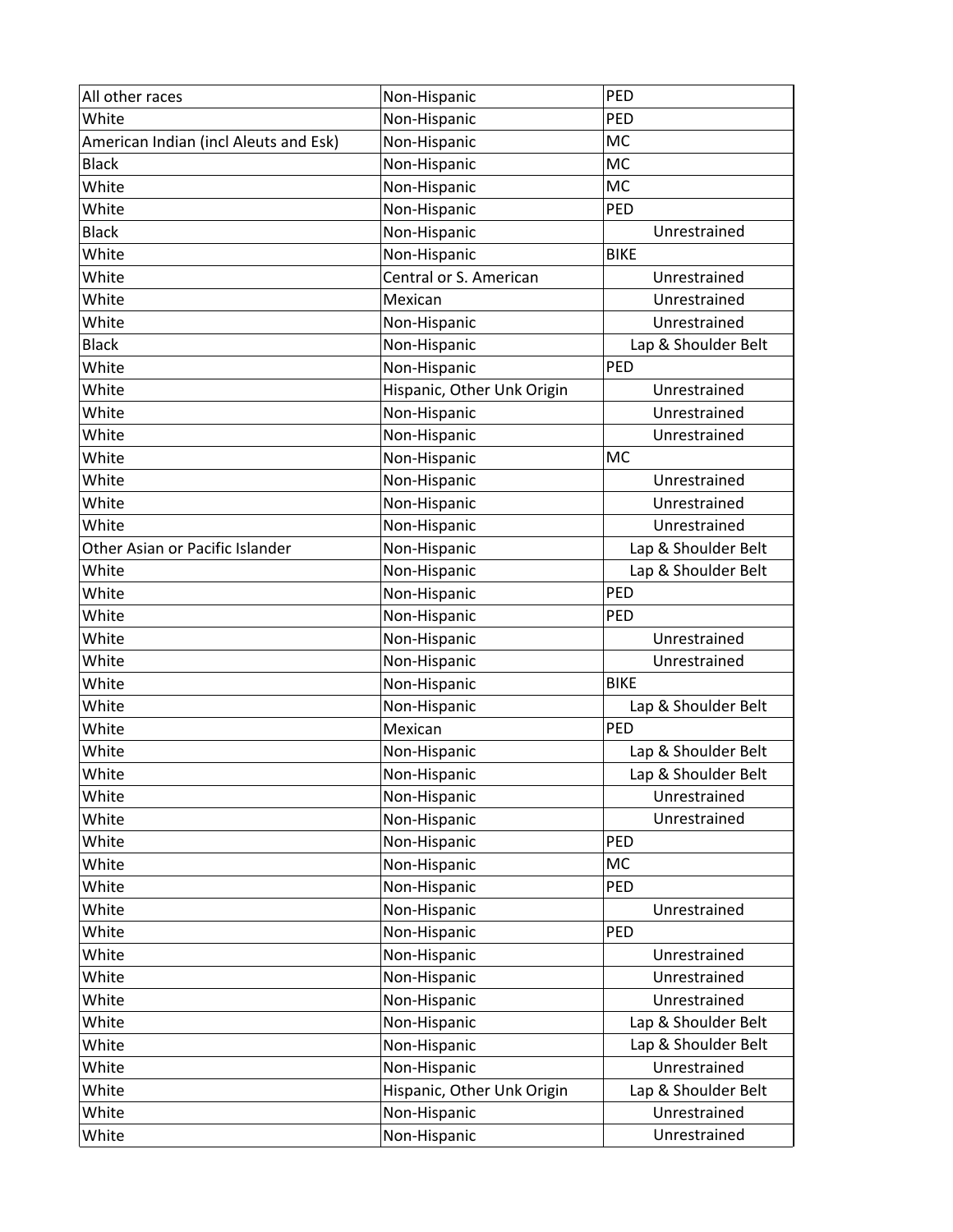| White                                 | Mexican                    | Unrestrained        |
|---------------------------------------|----------------------------|---------------------|
| White                                 | Non-Hispanic               | Unrestrained        |
| White                                 | Non-Hispanic               | Unrestrained        |
| <b>Black</b>                          | Non-Hispanic               | Unrestrained        |
| White                                 | Non-Hispanic               | Unrestrained        |
| White                                 | Non-Hispanic               | Unrestrained        |
| White                                 | Non-Hispanic               | Unrestrained        |
| White                                 | Non-Hispanic               | Lap & Shoulder Belt |
| White                                 | Hispanic, Other Unk Origin | MC                  |
| White                                 | Hispanic, Other Unk Origin | Unrestrained        |
| White                                 | Hispanic, Other Unk Origin | Unrestrained        |
| White                                 | Hispanic, Other Unk Origin | Lap & Shoulder Belt |
| White                                 | Hispanic, Other Unk Origin | MC                  |
| White                                 | Non-Hispanic               | Unrestrained        |
| White                                 | Non-Hispanic               | Unrestrained        |
| White                                 | Non-Hispanic               | MC                  |
| White                                 | Non-Hispanic               | Lap & Shoulder Belt |
| White                                 | Non-Hispanic               | Lap & Shoulder Belt |
| White                                 | Non-Hispanic               | Lap & Shoulder Belt |
| <b>Black</b>                          | Non-Hispanic               | Unrestrained        |
| White                                 | Mexican                    | PED                 |
| White                                 | Non-Hispanic               | <b>MC</b>           |
| White                                 | Non-Hispanic               | PED                 |
| White                                 | Non-Hispanic               | <b>MC</b>           |
| White                                 | Non-Hispanic               | PED                 |
| White                                 | Non-Hispanic               | Unknown If Used     |
| White                                 | Non-Hispanic               | <b>BIKE</b>         |
| White                                 | Non-Hispanic               | Lap & Shoulder Belt |
| All other races                       | Hispanic, Other Unk Origin | MC                  |
| <b>Black</b>                          | Non-Hispanic               | Unrestrained        |
| <b>Black</b>                          | Non-Hispanic               | Unrestrained        |
| <b>Black</b>                          | Non-Hispanic               | Unrestrained        |
| White                                 | Mexican                    | Unrestrained        |
| White                                 | Non-Hispanic               | MC                  |
| White                                 | Non-Hispanic               | PED                 |
| White                                 | Mexican                    | Unrestrained        |
| White                                 | Non-Hispanic               | Unrestrained        |
| White                                 | Mexican                    | Unrestrained        |
| White                                 | Non-Hispanic               | MC                  |
| <b>Black</b>                          | Non-Hispanic               | Unrestrained        |
| White                                 | Non-Hispanic               | MC                  |
| American Indian (incl Aleuts and Esk) | Non-Hispanic               | PED                 |
| <b>Black</b>                          | Non-Hispanic               | Unrestrained        |
| White                                 | Non-Hispanic               | PED                 |
| White                                 | Non-Hispanic               | PED                 |
| White                                 | Non-Hispanic               | PED                 |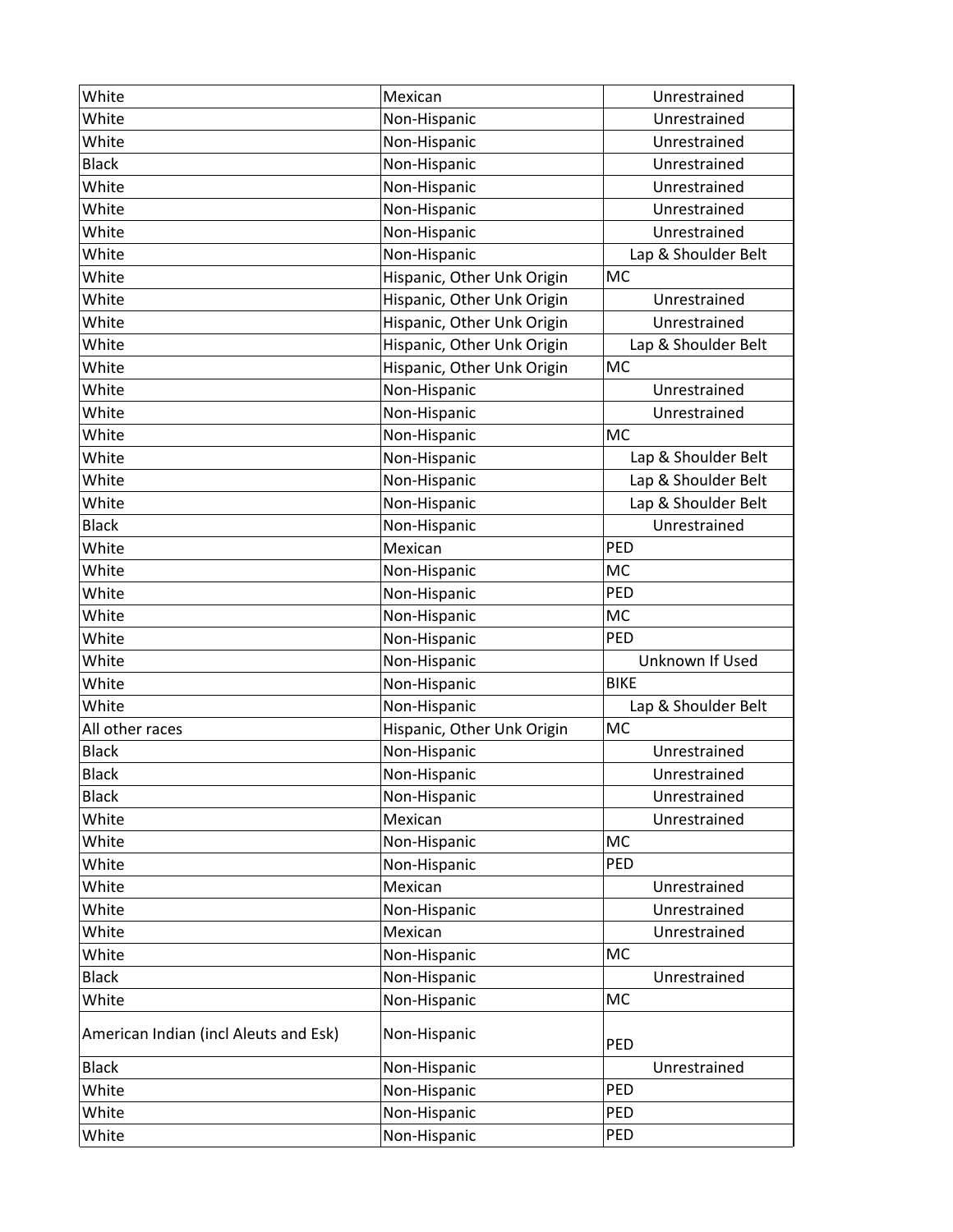| White        | Non-Hispanic               | PED                 |
|--------------|----------------------------|---------------------|
| White        | Non-Hispanic               | Unrestrained        |
| White        | Mexican                    | PED                 |
| White        | Non-Hispanic               | Unrestrained        |
| White        | Non-Hispanic               | PED                 |
| White        | Non-Hispanic               | Unrestrained        |
| White        | Non-Hispanic               | Lap & Shoulder Belt |
| White        | Non-Hispanic               | Lap & Shoulder Belt |
| White        | Hispanic, Other Unk Origin | MC                  |
| White        | Non-Hispanic               | Lap & Shoulder Belt |
| White        | Non-Hispanic               | Lap & Shoulder Belt |
| White        | Mexican                    | MC                  |
| White        | Non-Hispanic               | Lap & Shoulder Belt |
| White        | Non-Hispanic               | Unrestrained        |
| White        | Non-Hispanic               | Lap & Shoulder Belt |
| White        | Non-Hispanic               | Lap & Shoulder Belt |
| White        | Non-Hispanic               | Lap & Shoulder Belt |
| White        | Non-Hispanic               | Lap & Shoulder Belt |
| White        | Non-Hispanic               | PED                 |
| <b>Black</b> | Non-Hispanic               | Lap & Shoulder Belt |
| White        | Non-Hispanic               | Lap & Shoulder Belt |
| White        | Non-Hispanic               | Unrestrained        |
| White        | Non-Hispanic               | Unrestrained        |
| White        | Non-Hispanic               | Unrestrained        |
| White        | Non-Hispanic               | PED                 |
| White        | Non-Hispanic               | MC                  |
| White        | Non-Hispanic               | MC                  |
| White        | Non-Hispanic               | Lap & Shoulder Belt |
| White        | Non-Hispanic               | Unrestrained        |
| White        | Non-Hispanic               | Unrestrained        |
| White        | Non-Hispanic               | Unrestrained        |
| White        | Non-Hispanic               | Unrestrained        |
| White        | Non-Hispanic               | Shoulder Belt Only  |
| White        | Non-Hispanic               | MC                  |
| White        | Non-Hispanic               | MC                  |
| White        | Non-Hispanic               | MC                  |
| White        | Non-Hispanic               | MC                  |
| White        | Non-Hispanic               | MC                  |
| <b>Black</b> | Non-Hispanic               | <b>BIKE</b>         |
| White        | Mexican                    | <b>MC</b>           |
| White        | Non-Hispanic               | MC                  |
| White        | Non-Hispanic               | Unrestrained        |
| White        | Non-Hispanic               | MC                  |
| White        | Non-Hispanic               | Lap & Shoulder Belt |
| <b>Black</b> | Non-Hispanic               | Lap & Shoulder Belt |
| White        | Non-Hispanic               | Lap & Shoulder Belt |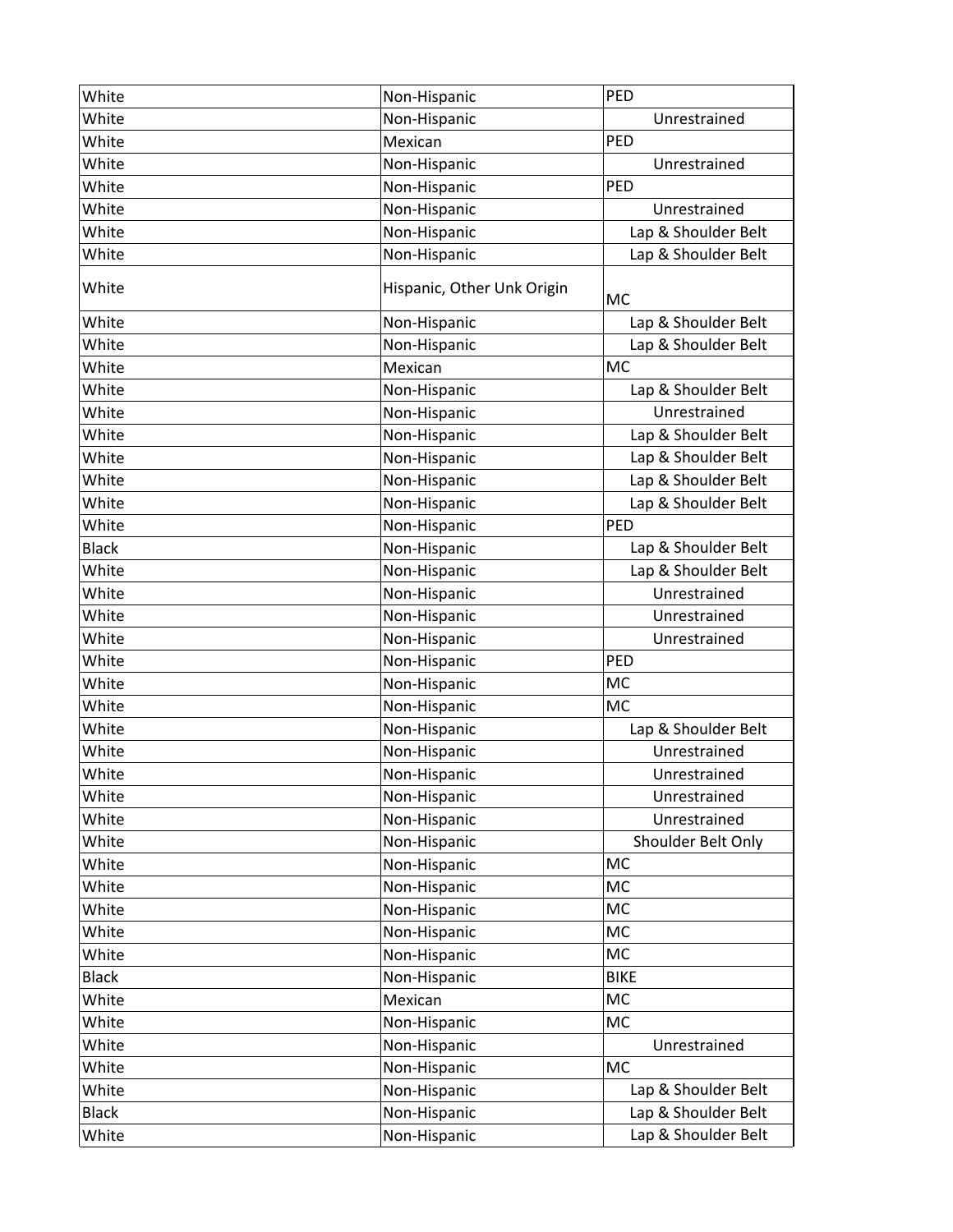| White                                 | Non-Hispanic               | MC                  |
|---------------------------------------|----------------------------|---------------------|
| White                                 | Mexican                    | Unrestrained        |
| White                                 | Non-Hispanic               | <b>MC</b>           |
| White                                 | Mexican                    | Unrestrained        |
| White                                 | Hispanic, Other Unk Origin | Unrestrained        |
| White                                 | Non-Hispanic               | Lap & Shoulder Belt |
| White                                 | Non-Hispanic               | Lap & Shoulder Belt |
| Other Asian or Pacific Islander       | Non-Hispanic               | Unrestrained        |
| Other Asian or Pacific Islander       | Non-Hispanic               | Lap & Shoulder Belt |
| White                                 | Non-Hispanic               | <b>MC</b>           |
| White                                 | Non-Hispanic               | <b>MC</b>           |
| White                                 | Non-Hispanic               | Lap & Shoulder Belt |
| White                                 | Non-Hispanic               | MC                  |
| White                                 | Mexican                    | Unrestrained        |
| White                                 | Non-Hispanic               | Unrestrained        |
| <b>Black</b>                          | Non-Hispanic               | Unrestrained        |
| White                                 | Non-Hispanic               | Lap & Shoulder Belt |
| White                                 | Hispanic, Other Unk Origin | Lap & Shoulder Belt |
| White                                 | Non-Hispanic               | Lap & Shoulder Belt |
| White                                 | Non-Hispanic               | Lap & Shoulder Belt |
| White                                 | Non-Hispanic               | Unrestrained        |
| White                                 | Non-Hispanic               | Unrestrained        |
| White                                 | Non-Hispanic               | Unrestrained        |
| White                                 | Non-Hispanic               | Lap & Shoulder Belt |
| White                                 | Non-Hispanic               | Lap & Shoulder Belt |
| White                                 | Non-Hispanic               | Unrestrained        |
| White                                 | Mexican                    | Lap & Shoulder Belt |
| White                                 | Non-Hispanic               | Unrestrained        |
| White                                 | Non-Hispanic               | PED                 |
| White                                 | Non-Hispanic               | Unrestrained        |
| White                                 | Non-Hispanic               | Unrestrained        |
| White                                 | Central or S. American     | Unrestrained        |
| White                                 | Non-Hispanic               | Lap & Shoulder Belt |
| White                                 | Non-Hispanic               | Lap & Shoulder Belt |
| White                                 | Non-Hispanic               | Unrestrained        |
| White                                 | Mexican                    | Lap & Shoulder Belt |
| White                                 | Non-Hispanic               | Unrestrained        |
| White                                 | Non-Hispanic               | Unrestrained        |
| White                                 | Mexican                    | Unrestrained        |
| White                                 | Non-Hispanic               | <b>MC</b>           |
| White                                 | Non-Hispanic               | <b>BIKE</b>         |
| White                                 | Non-Hispanic               | <b>MC</b>           |
| White                                 | Non-Hispanic               | Unrestrained        |
| White                                 | Non-Hispanic               | Lap & Shoulder Belt |
| White                                 | Non-Hispanic               | MC                  |
| American Indian (incl Aleuts and Esk) | Non-Hispanic               | Unrestrained        |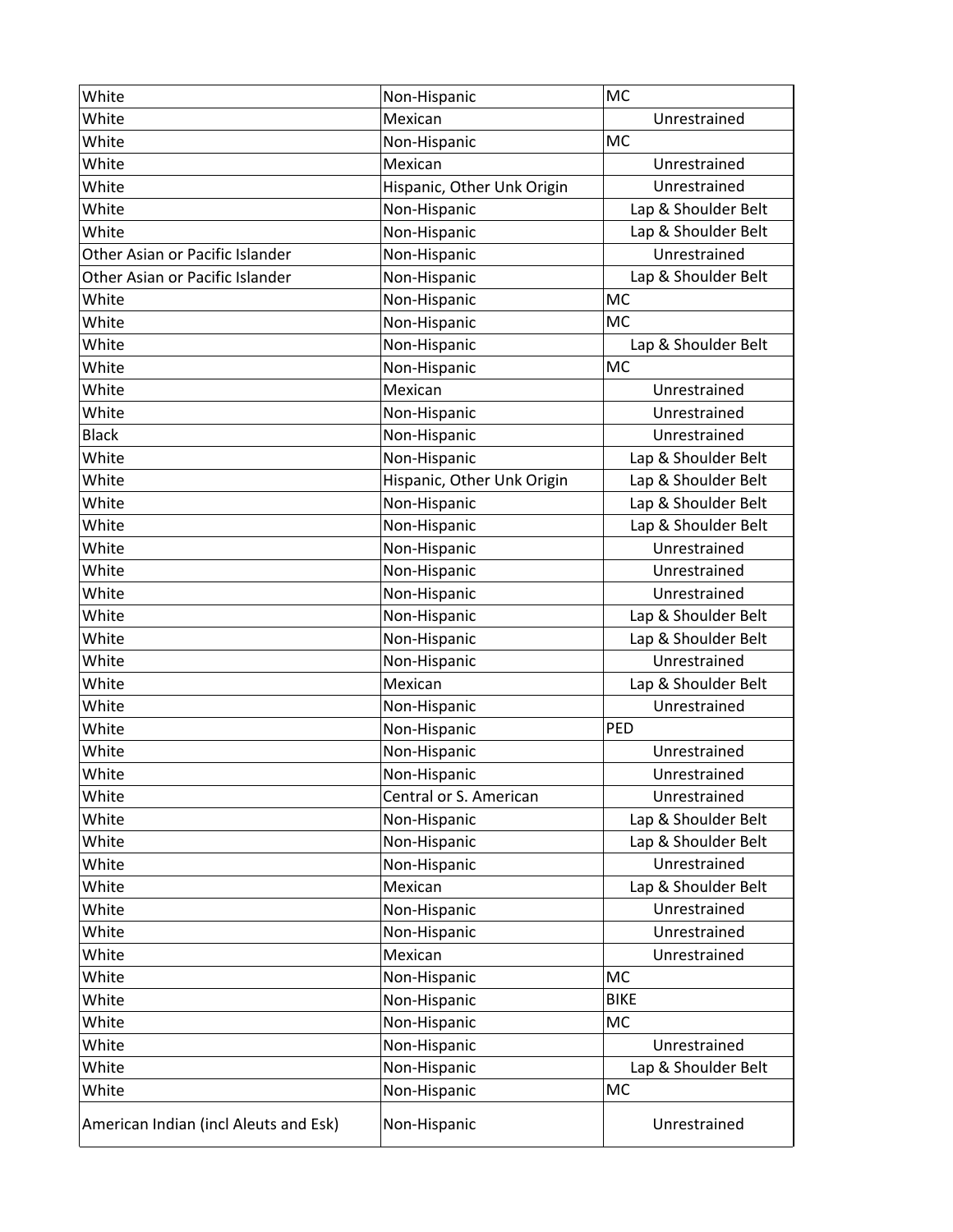| White                                 | Hispanic, Other Unk Origin | Unrestrained        |
|---------------------------------------|----------------------------|---------------------|
| White                                 | Non-Hispanic               | Unrestrained        |
| White                                 | Non-Hispanic               | Unrestrained        |
| White                                 | Non-Hispanic               | PED                 |
| White                                 | Non-Hispanic               | Lap & Shoulder Belt |
| White                                 | Non-Hispanic               | Unrestrained        |
| White                                 | Mexican                    | PED                 |
| White                                 | Mexican                    | Unrestrained        |
| American Indian (incl Aleuts and Esk) | Non-Hispanic               | Lap & Shoulder Belt |
| White                                 | Non-Hispanic               | Lap & Shoulder Belt |
| White                                 | Non-Hispanic               | Unrestrained        |
| White                                 | Non-Hispanic               | PED                 |
| White                                 | Non-Hispanic               | Unrestrained        |
| White                                 | Mexican                    | MC                  |
| White                                 | Non-Hispanic               | Unrestrained        |
| White                                 | Non-Hispanic               | Unrestrained        |
| White                                 | Non-Hispanic               | Unrestrained        |
| White                                 | Non-Hispanic               | <b>MC</b>           |
| White                                 | Non-Hispanic               | Lap & Shoulder Belt |
| White                                 | Non-Hispanic               | PED                 |
| White                                 | Non-Hispanic               | MC                  |
| White                                 | Non-Hispanic               | PED                 |
| White                                 | Non-Hispanic               | <b>MC</b>           |
| White                                 | Hispanic, Other Unk Origin | MC                  |
| White                                 | Non-Hispanic               | Lap & Shoulder Belt |
| White                                 | Non-Hispanic               | Unrestrained        |
| White                                 | Non-Hispanic               | MC                  |
| White                                 | Non-Hispanic               | <b>BIKE</b>         |
| White                                 | Non-Hispanic               | Unrestrained        |
| White                                 | Non-Hispanic               | <b>BIKE</b>         |
| White                                 | Mexican                    | Unknown If Used     |
| White                                 | Non-Hispanic               | Lap & Shoulder Belt |
| White                                 | Non-Hispanic               | Lap & Shoulder Belt |
| White                                 | Non-Hispanic               | Lap & Shoulder Belt |
| White                                 | Non-Hispanic               | MC                  |
| White                                 | Non-Hispanic               | Unrestrained        |
| White                                 | Mexican                    | Lap & Shoulder Belt |
| White                                 | Non-Hispanic               | Lap & Shoulder Belt |
| White                                 | Non-Hispanic               | Lap & Shoulder Belt |
| White                                 | Non-Hispanic               | Lap & Shoulder Belt |
| White                                 | Non-Hispanic               | Lap & Shoulder Belt |
| White                                 | Non-Hispanic               | Lap & Shoulder Belt |
| White                                 | Non-Hispanic               | Lap & Shoulder Belt |
| White                                 | Non-Hispanic               | Unrestrained        |
| White                                 | Non-Hispanic               | Unrestrained        |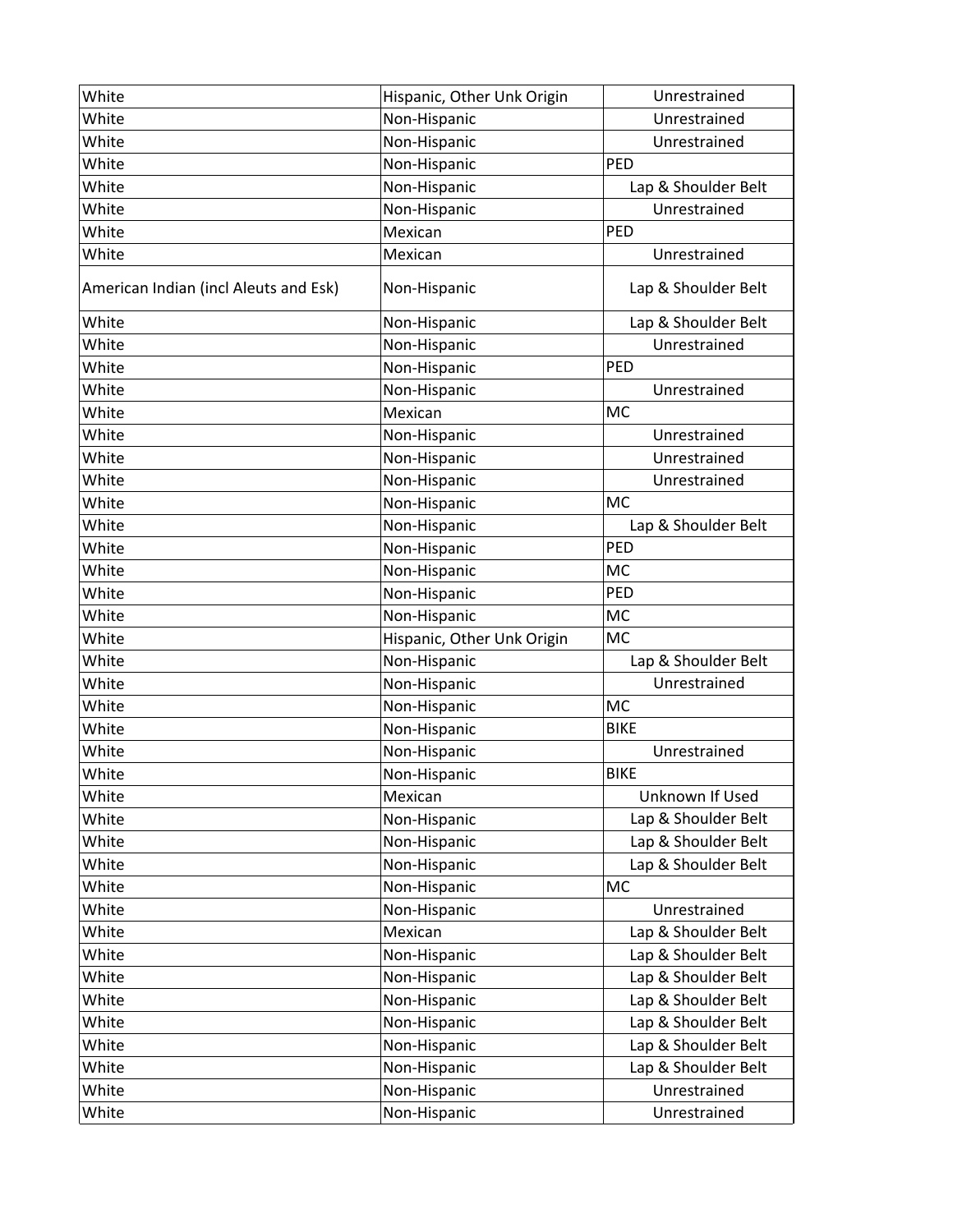| American Indian (incl Aleuts and Esk) | Non-Hispanic               | Unrestrained                     |
|---------------------------------------|----------------------------|----------------------------------|
| White                                 | Hispanic, Other Unk Origin | Lap & Shoulder Belt              |
| White                                 | Non-Hispanic               | Unrestrained                     |
| White                                 | Non-Hispanic               | Unrestrained                     |
| White                                 | Mexican                    | Unrestrained                     |
| White                                 | Non-Hispanic               | Unrestrained                     |
| White                                 | Non-Hispanic               | <b>MC</b>                        |
| White                                 | Non-Hispanic               | Unrestrained                     |
| White                                 | Non-Hispanic               | Unrestrained                     |
| White                                 | Non-Hispanic               | Not Equipped                     |
| American Indian (incl Aleuts and Esk) | Non-Hispanic               | Unrestrained                     |
| White                                 | Non-Hispanic               | Unrestrained                     |
| White                                 | Non-Hispanic               | Lap & Shoulder Belt              |
| White                                 | Non-Hispanic               | <b>MC</b>                        |
| White                                 | Non-Hispanic               | Lap & Shoulder Belt              |
| White                                 | Non-Hispanic               | Unknown If Used                  |
| White                                 | Non-Hispanic               | Unrestrained                     |
| White                                 | Mexican                    | Lap & Shoulder Belt              |
| White                                 | Non-Hispanic               | Unrestrained                     |
| White                                 | Mexican                    | Unrestrained                     |
| White                                 | Non-Hispanic               | CONVEYENCE                       |
| White                                 | Mexican                    | Lap & Shoulder Belt              |
| White                                 | Non-Hispanic               | Lap & Shoulder Belt              |
| White                                 | Non-Hispanic               | Shoulder Belt Only               |
| White                                 | Non-Hispanic               | Lap & Shoulder Belt              |
| White                                 | Mexican                    | Unrestrained                     |
| White                                 | Non-Hispanic               | Lap & Shoulder Belt              |
| White                                 | Non-Hispanic               | Lap & Shoulder Belt              |
| White                                 | Mexican                    | Unrestrained                     |
| White                                 | Mexican                    | Lap & Shoulder Belt              |
| White                                 | Hispanic, Other Unk Origin | Not Equipped                     |
| White                                 | Non-Hispanic               | Lap & Shoulder Belt              |
| White                                 | Non-Hispanic               | Unrestrained                     |
| White                                 | Hispanic, Other Unk Origin | Unrestrained                     |
| White                                 | Non-Hispanic               | Unrestrained                     |
| White                                 | Non-Hispanic               | Lap & Shoulder Belt              |
| White                                 | Non-Hispanic               | MC                               |
| White                                 | Non-Hispanic               | <b>MC</b>                        |
| White                                 | Non-Hispanic               | <b>MC</b>                        |
| White                                 | Non-Hispanic               | <b>MC</b>                        |
| White                                 | Hispanic, Other Unk Origin | Lap & Shoulder Belt              |
| White                                 | Mexican                    | Unrestrained                     |
| White                                 | Mexican                    | Lap & Shoulder Belt              |
| White                                 | Non-Hispanic               | <b>Forward Facing Child Seat</b> |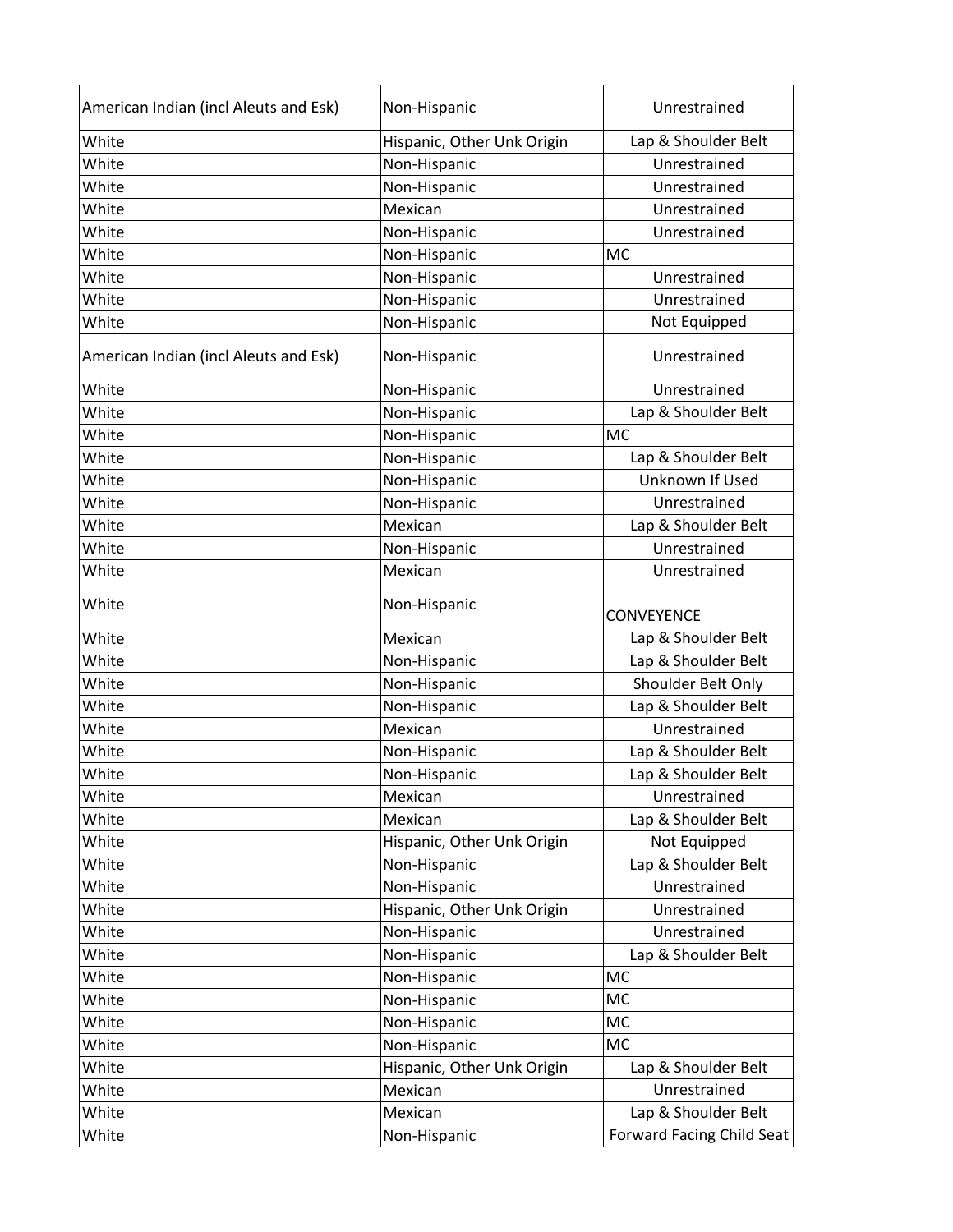| White                                 | Non-Hispanic               | Lap & Shoulder Belt |
|---------------------------------------|----------------------------|---------------------|
| White                                 | Non-Hispanic               | PED                 |
| White                                 | Mexican                    | Unrestrained        |
| White                                 | Non-Hispanic               | Unrestrained        |
| White                                 | Non-Hispanic               | Unrestrained        |
| White                                 | Non-Hispanic               | Unrestrained        |
| White                                 | Non-Hispanic               | Unrestrained        |
| White                                 | Non-Hispanic               | <b>MC</b>           |
| White                                 | Non-Hispanic               | Unknown If Used     |
| White                                 | Non-Hispanic               | Unrestrained        |
| White                                 | Non-Hispanic               | Lap & Shoulder Belt |
| White                                 | Non-Hispanic               | MC                  |
| White                                 | Non-Hispanic               | Unknown If Used     |
| White                                 | Non-Hispanic               | <b>MC</b>           |
| White                                 | Non-Hispanic               | MC                  |
| American Indian (incl Aleuts and Esk) | Non-Hispanic               | <b>MC</b>           |
| White                                 | Non-Hispanic               | Unrestrained        |
| White                                 | Non-Hispanic               | Lap & Shoulder Belt |
| White                                 | Non-Hispanic               | <b>MC</b>           |
| White                                 | Hispanic, Other Unk Origin | <b>MC</b>           |
| White                                 | Non-Hispanic               | <b>MC</b>           |
| White                                 | Non-Hispanic               | Unrestrained        |
| White                                 | Non-Hispanic               | Lap & Shoulder Belt |
| White                                 | Mexican                    | Unrestrained        |
| White                                 | Non-Hispanic               | Lap & Shoulder Belt |
| White                                 | Non-Hispanic               | Unrestrained        |
| White                                 | Non-Hispanic               | <b>CONVEYENCE</b>   |
| White                                 | Non-Hispanic               | Lap & Shoulder Belt |
| White                                 | Non-Hispanic               | Unrestrained        |
| White                                 | Non-Hispanic               | Unrestrained        |
| White                                 | Mexican                    | Unrestrained        |
| White                                 | Non-Hispanic               | Unrestrained        |
| White                                 | Non-Hispanic               | Unrestrained        |
| White                                 | Non-Hispanic               | <b>MC</b>           |
| White                                 | Non-Hispanic               | Unrestrained        |
| White                                 | Central or S. American     | Lap & Shoulder Belt |
| White                                 | Non-Hispanic               | Lap & Shoulder Belt |
| White                                 | Non-Hispanic               | Lap & Shoulder Belt |
| White                                 | Hispanic, Other Unk Origin | Unrestrained        |
| White                                 | Non-Hispanic               | Unrestrained        |
| White                                 | Hispanic, Other Unk Origin | Lap & Shoulder Belt |
| White                                 | Hispanic, Other Unk Origin | PED                 |
| White                                 | Non-Hispanic               | <b>MC</b>           |
| White                                 | Hispanic, Other Unk Origin | PED                 |
| White                                 | Hispanic, Other Unk Origin | MC                  |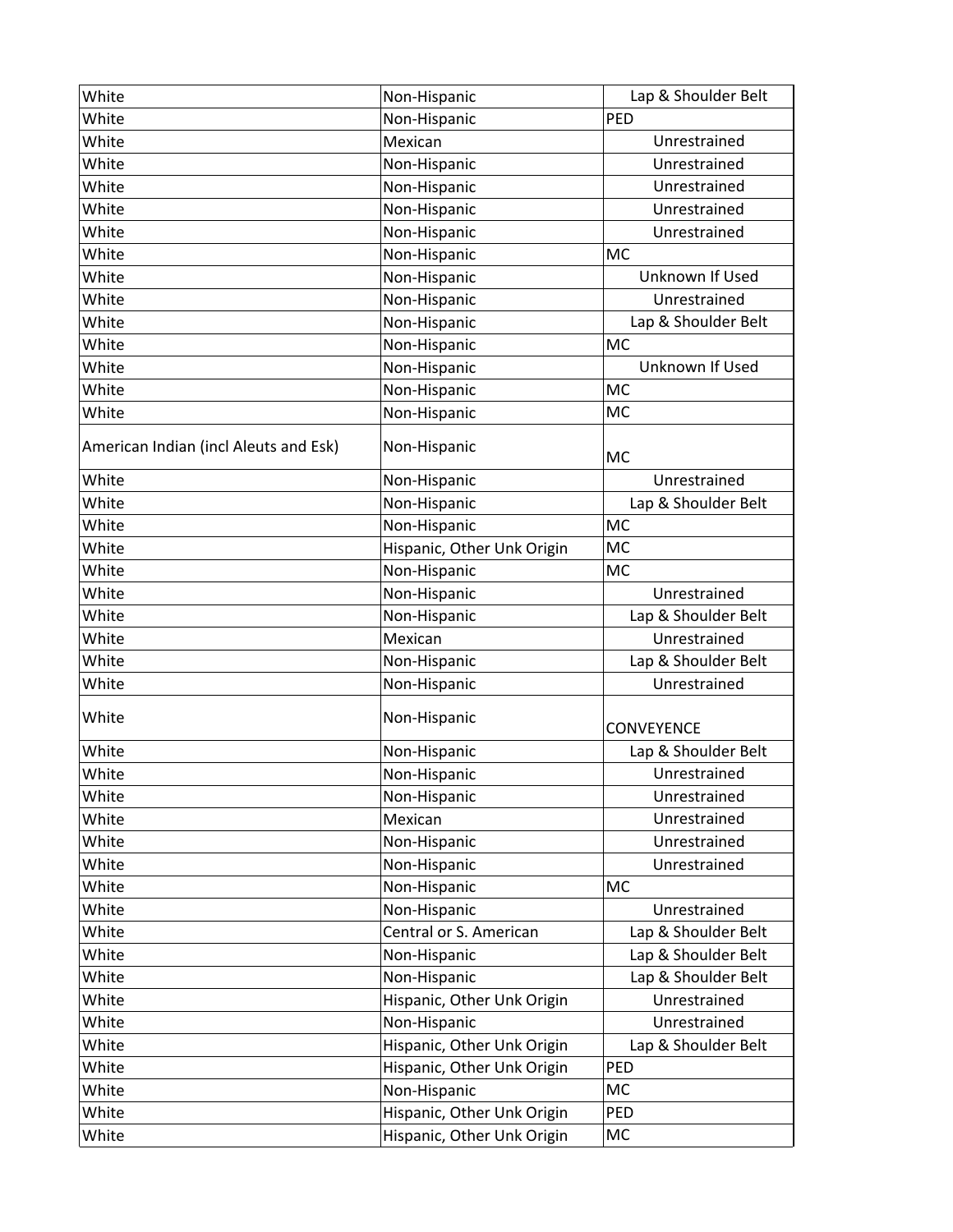| White        | Non-Hispanic               | Lap & Shoulder Belt |
|--------------|----------------------------|---------------------|
| White        | Non-Hispanic               | Unrestrained        |
| White        | Hispanic, Other Unk Origin | Unrestrained        |
| White        | Non-Hispanic               | Unrestrained        |
| White        | Hispanic, Other Unk Origin | PED                 |
| White        | Non-Hispanic               | PED                 |
| White        | Non-Hispanic               | PED                 |
| White        | Non-Hispanic               | Unrestrained        |
| White        | Non-Hispanic               | Unrestrained        |
| White        | Hispanic, Other Unk Origin | MC                  |
| White        | Hispanic, Other Unk Origin | MC                  |
| White        | Mexican                    | Unrestrained        |
| White        | Hispanic, Other Unk Origin | Unrestrained        |
| White        | Non-Hispanic               | Lap & Shoulder Belt |
| White        | Mexican                    | Unrestrained        |
| White        | Mexican                    | Unrestrained        |
| White        | Non-Hispanic               | Unrestrained        |
| White        | Non-Hispanic               | Unrestrained        |
| White        | Non-Hispanic               | PED                 |
| White        | Mexican                    | Unrestrained        |
| White        | Non-Hispanic               | Unrestrained        |
| White        | Non-Hispanic               | Unrestrained        |
| White        | Non-Hispanic               | Unrestrained        |
| White        | Non-Hispanic               | Unrestrained        |
| White        | Hispanic, Other Unk Origin | Unrestrained        |
| White        | Non-Hispanic               | Lap & Shoulder Belt |
| White        | Non-Hispanic               | Unrestrained        |
| White        | Non-Hispanic               | Unrestrained        |
| White        | Non-Hispanic               | Lap & Shoulder Belt |
| White        | Mexican                    | Lap & Shoulder Belt |
| White        | Non-Hispanic               | MC                  |
| White        | Mexican                    | Lap & Shoulder Belt |
| White        | Non-Hispanic               | Unrestrained        |
| <b>Black</b> | Non-Hispanic               | Unrestrained        |
| White        | Non-Hispanic               | MC                  |
| White        | Non-Hispanic               | <b>MC</b>           |
| White        | Non-Hispanic               | <b>MC</b>           |
| White        | Mexican                    | Lap & Shoulder Belt |
| White        | Non-Hispanic               | Unrestrained        |
| White        | Hispanic, Other Unk Origin | Unrestrained        |
| <b>Black</b> | Non-Hispanic               | Unrestrained        |
| White        | Non-Hispanic               | Unknown If Used     |
| White        | Non-Hispanic               | Unrestrained        |
| White        | Mexican                    | Unrestrained        |
| White        | Non-Hispanic               | <b>MC</b>           |
| White        | Non-Hispanic               | Lap & Shoulder Belt |
| White        | Non-Hispanic               | Lap & Shoulder Belt |